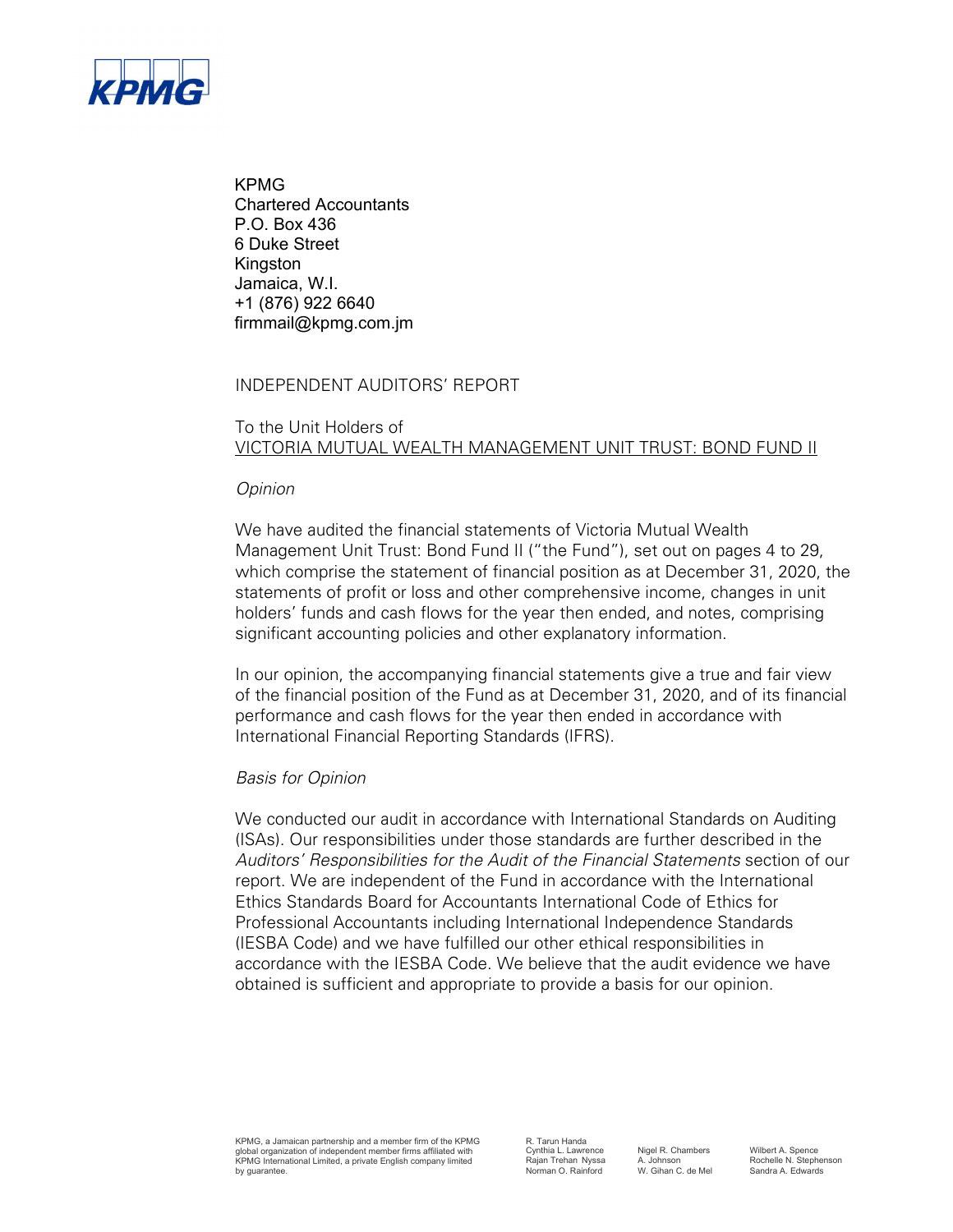

Page 2

# INDEPENDENT AUDITORS' REPORT (CONTINUED)

# To the Unit Holders of VICTORIA MUTUAL WEALTH MANAGEMENT UNIT TRUST: BOND FUND II

# *Responsibilities of Management and Those Charged with Governance for the Financial Statements*

Management is responsible for the preparation of financial statements that give a true and fair view in accordance with IFRS and for such internal control as management determines is necessary to enable the preparation of financial statements that are free from material misstatement, whether due to fraud or error.

In preparing the financial statements, management is responsible for assessing the Fund's ability to continue as a going concern, disclosing, as applicable, matters related to going concern and using the going concern basis of accounting unless management either intends to liquidate the Fund or to cease operations, or has no realistic alternative but to do so.

Those charged with governance are responsible for overseeing the Fund's financial reporting process.

## *Auditors' Responsibilities for the Audit of the Financial Statements*

Our objectives are to obtain reasonable assurance about whether the financial statements as a whole are free from material misstatement, whether due to fraud or error, and to issue an auditors' report that includes our opinion. Reasonable assurance is a high level of assurance, but is not a guarantee that an audit conducted in accordance with ISAs will always detect a material misstatement when it exists. Misstatements can arise from fraud or error and are considered material if, individually or in the aggregate, they could reasonably be expected to influence the economic decisions of users taken on the basis of these financial statements.

As part of an audit in accordance with ISAs, we exercise professional judgment and maintain professional skepticism throughout the audit. We also:

• Identify and assess the risks of material misstatement of the financial statements, whether due to fraud or error, design and perform audit procedures responsive to those risks, and obtain audit evidence that is sufficient and appropriate to provide a basis for our opinion. The risk of not detecting a material misstatement resulting from fraud is higher than for one resulting from error, as fraud may involve collusion, forgery, intentional omissions, misrepresentations, or the override of internal control.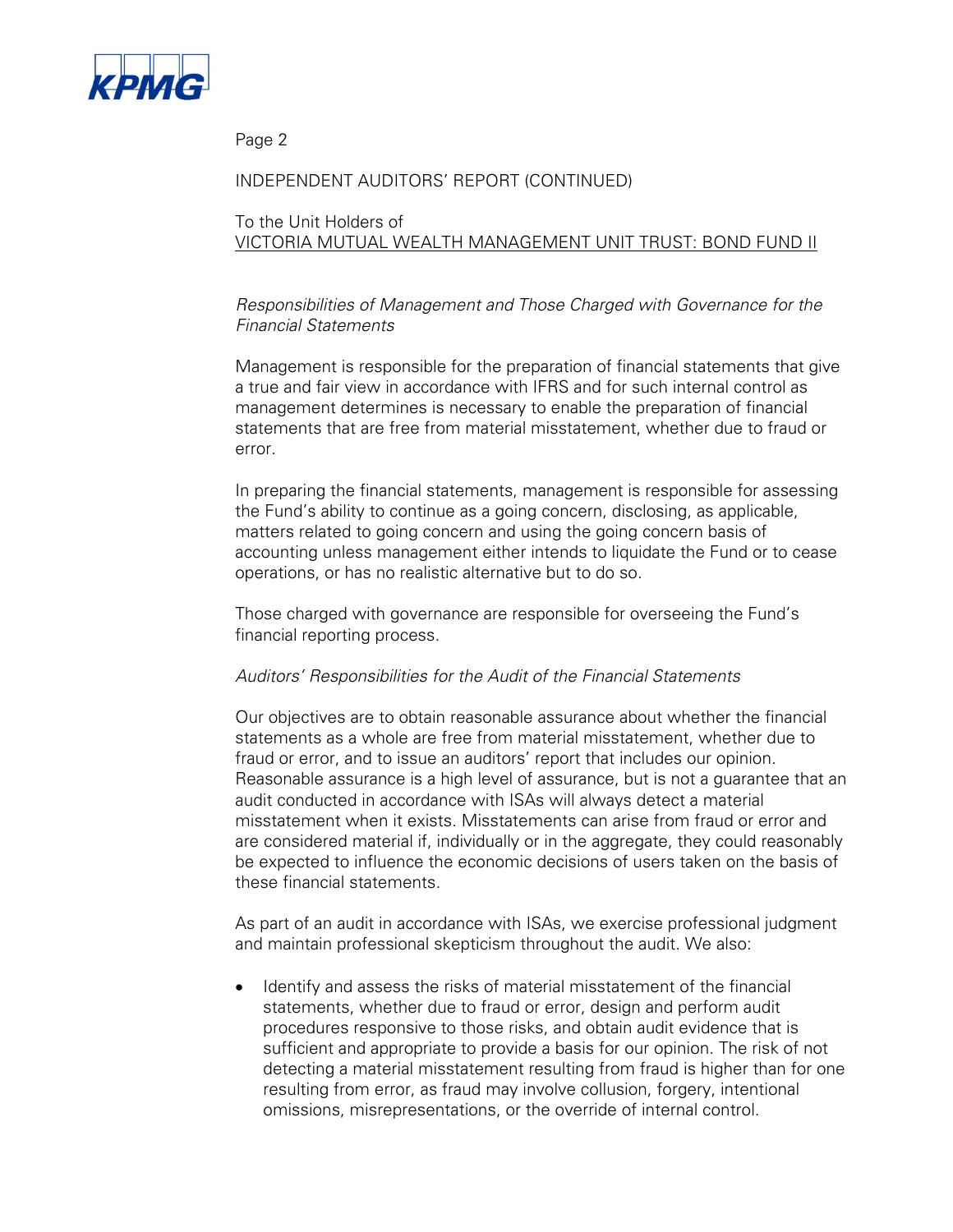

Page 3

# INDEPENDENT AUDITORS' REPORT (CONTINUED)

To the Unit Holders of VICTORIA MUTUAL WEALTH MANAGEMENT UNIT TRUST: BOND FUND II

# *Auditors' Responsibilities for the Audit of the Financial Statements (Continued)*

As part of an audit in accordance with ISAs, we exercise professional judgment and maintain professional skepticism throughout the audit. We also (continued):

- Obtain an understanding of internal control relevant to the audit in order to design audit procedures that are appropriate in the circumstances, but not for the purpose of expressing an opinion on the effectiveness of the Fund's internal control.
- Evaluate the appropriateness of accounting policies used and the reasonableness of accounting estimates and related disclosures made by management.
- Conclude on the appropriateness of management's use of the going concern basis of accounting and, based on the audit evidence obtained, whether a material uncertainty exists related to events or conditions that may cast significant doubt on the Fund's ability to continue as a going concern. If we conclude that a material uncertainty exists, we are required to draw attention in our auditors' report to the related disclosures in the financial statements or, if such disclosures are inadequate, to modify our opinion. Our conclusions are based on the audit evidence obtained up to the date of our auditors' report. However, future events or conditions may cause the Fund to cease to continue as a going concern.
- Evaluate the overall presentation, structure and content of the financial statements, including the disclosures, and whether the financial statements represent the underlying transactions and events in a manner that achieves fair presentation.

We communicate with those charged with governance regarding, among other matters, the planned scope and timing of the audit and significant audit findings, including any significant deficiencies in internal control that we identify during our audit.

Chartered Accountants Kingston, Jamaica

September 7, 2021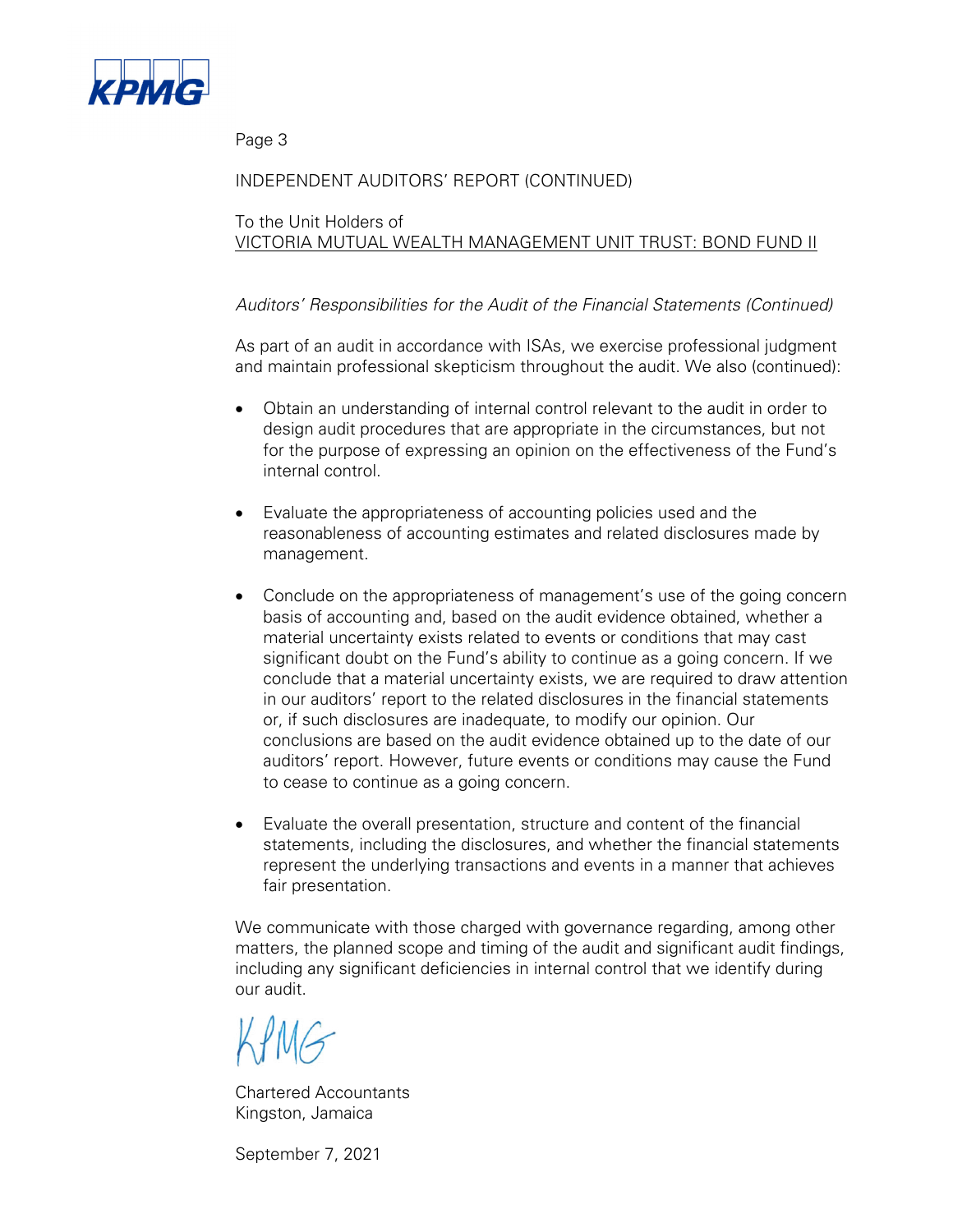# Statement of Financial Position

As at December 31, 2020

*(Expressed in United States dollars unless otherwise indicated)* 

|                                                  | <b>Notes</b> | 2020          | 2019          |
|--------------------------------------------------|--------------|---------------|---------------|
| <b>ASSETS</b>                                    |              | \$'000        | \$'000        |
| Cash and cash equivalents                        |              | 1,069         | 324           |
| Resale agreements                                | 4            | 3,955         | 1,938         |
| Investment securities                            | 5            | 10,245        | 12,549        |
| Interest receivable                              |              | 314           | 296           |
| Accounts receivable                              | 6            | 108           | <u>39</u>     |
| Total assets                                     |              | 15,691        | 15,146        |
| <b>LIABILITIES</b>                               |              |               |               |
| Due to Victoria Mutual Wealth Management Limited | 7            | 385           | 236           |
| Accounts payable                                 | 8            | 197           | 168           |
| <b>Total liabilities</b>                         |              | 582           | 404           |
| NET ASSETS ATTRIBUTABLE TO UNIT HOLDERS          |              | 15,109        | 14,742        |
| Represented by:                                  |              |               |               |
| <b>UNIT HOLDERS' FUNDS</b>                       | 9            | <u>15,109</u> | <u>14,742</u> |
| Number of units in issue                         |              |               |               |
| at December 31 (rounded in thousands)            | 9            | 13,362        | 13,558        |
| Value per unit $(\$)$                            |              | <u>1.1307</u> | 1.0873        |

The financial statements on pages 4 to 29 were approved for issue on September 3, 2021 by the Board of Directors of Victoria Mutual Wealth Management Limited, the Fund Manager, and signed on its behalf by:

 $\sqrt{2}$  Director

Courtney Campbell

Director

Rezworth Burchenson

The accompanying notes form an integral part of the financial statements.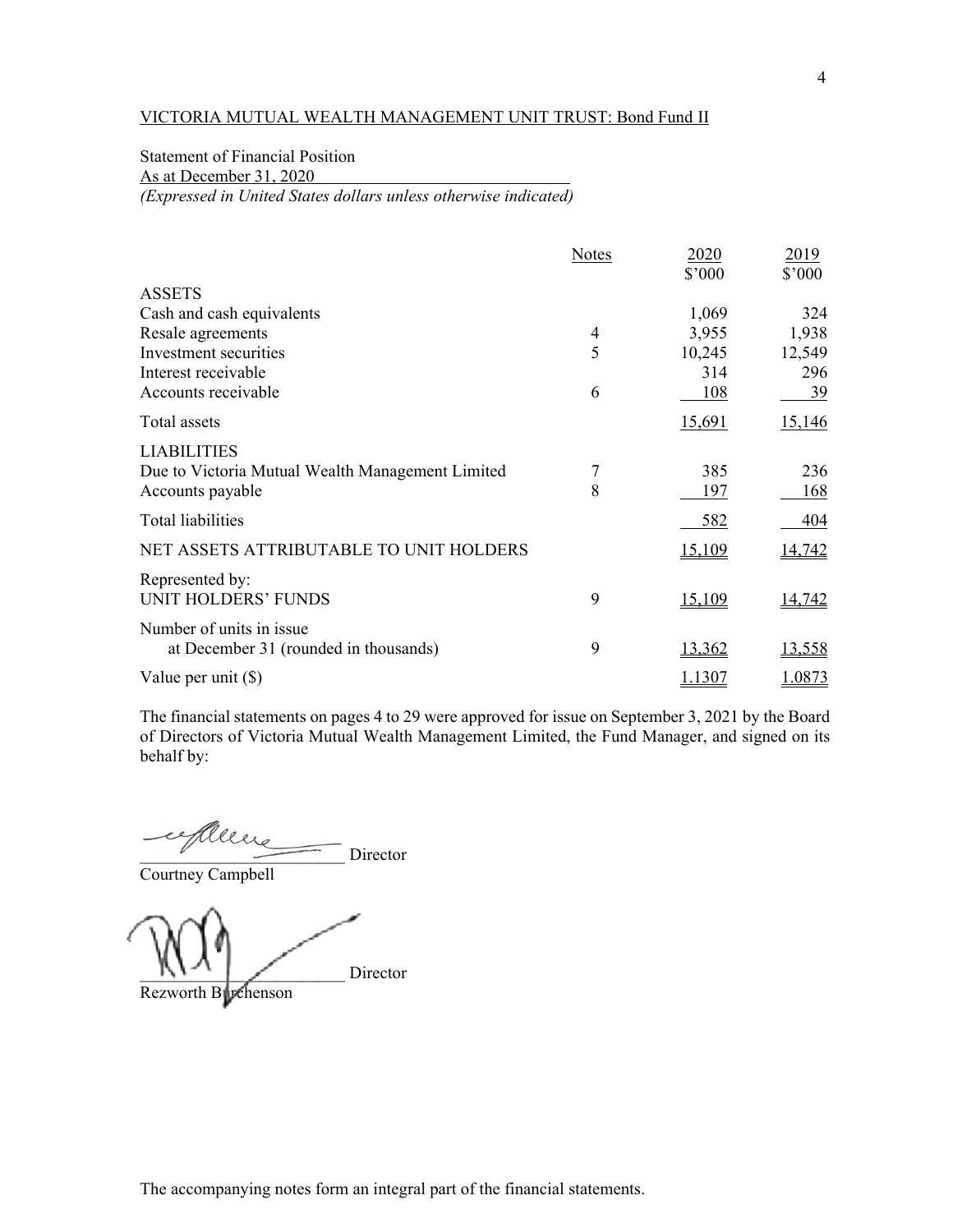# Statement of Profit or Loss and Other Comprehensive Income Year ended December 31, 2020

*(Expressed in United States dollars unless otherwise indicated)* 

|                                                                | 2020<br>\$'000 | 2019<br>\$'000 |
|----------------------------------------------------------------|----------------|----------------|
| Income:                                                        |                |                |
| Interest income calculated using the effective interest method | 825            | 814            |
| Realised gain/(loss) on sale of investment securities          | 87             | 250)           |
| Other income                                                   | <u>_41</u>     |                |
|                                                                | 953            | 566            |
| Net change in fair value of investment securities              | <u>(121)</u>   | 842            |
|                                                                | 832            | 1,408          |
| Administration expenses:                                       |                |                |
| Auditors' remuneration                                         | 12             | 24             |
| Irrecoverable General Consumption Tax                          | 40             | 37             |
| Management fees                                                | 145            | 135            |
| Trustee fees                                                   | 65             | 61             |
| Registrar fees                                                 | 35             |                |
| Other expenses                                                 | $\sqrt{2}$     | 3              |
|                                                                | <u>299</u>     | 260            |
| Profit for the year, being increase in net assets              |                |                |
| attributable to Unit Holders                                   | <u>533</u>     | .48            |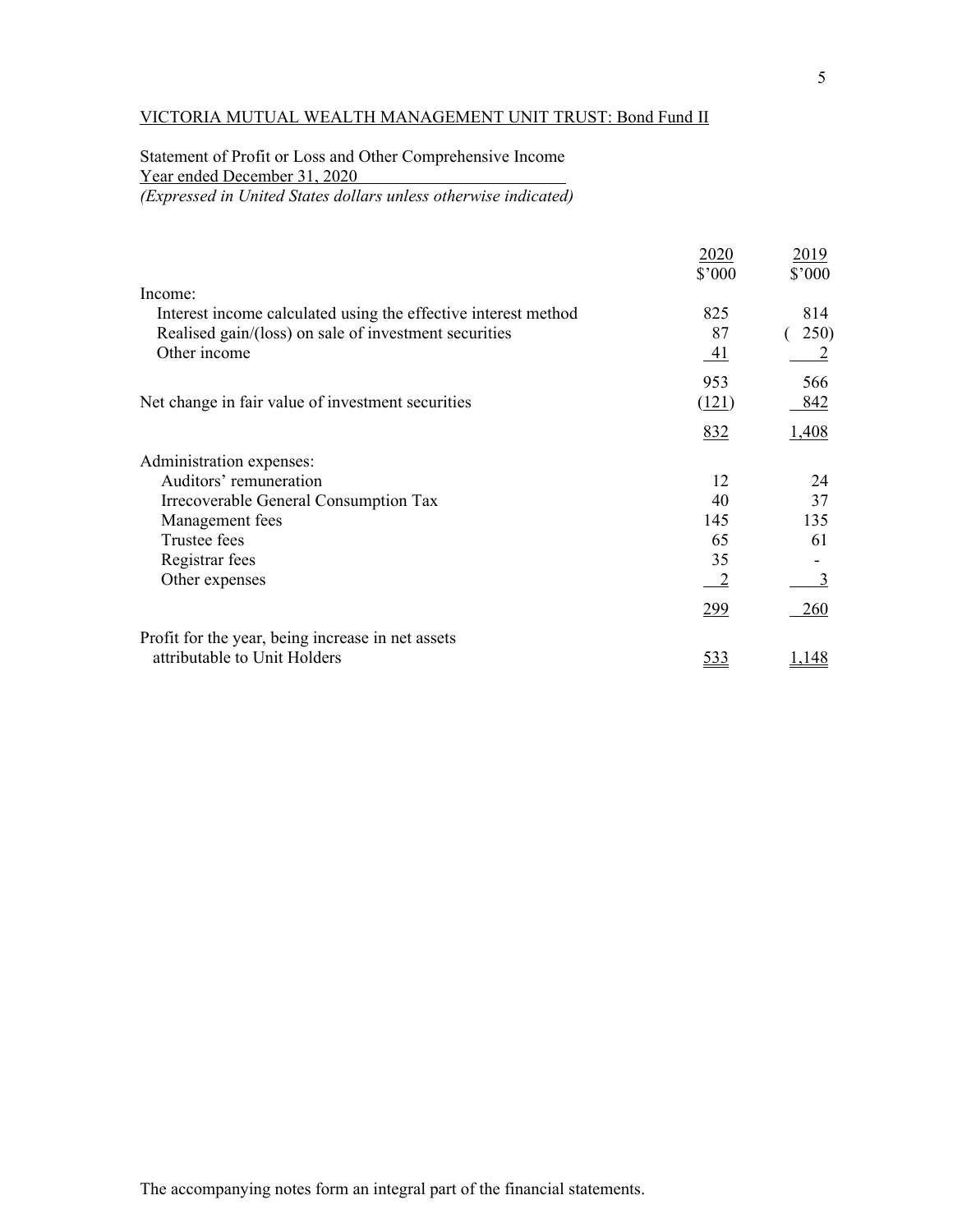Statement of Changes in Unit Holders' Funds Year ended December 31, 2020 *(Expressed in United States dollars unless otherwise indicated)* 

|                                                                                                                                                      | <b>Notes</b> | 2020<br>\$'000  | 2019<br>\$'000 |
|------------------------------------------------------------------------------------------------------------------------------------------------------|--------------|-----------------|----------------|
| Unit Holders' Funds at the beginning of the year                                                                                                     |              | 14,742          | 13,799         |
| Contributions and redemptions by holders of redeemable<br>units:<br>Issue of redeemable units during the year<br>Redemption of units during the year | 9<br>9       | 2,732<br>2,898) | 3,570<br>3,775 |
| Profit for the year, being increase in<br>net assets attributable to Unit Holders                                                                    |              | 166)<br>533     | 205)<br>1,148  |
| Unit Holders' Funds at the end of the year                                                                                                           |              |                 | 14.742         |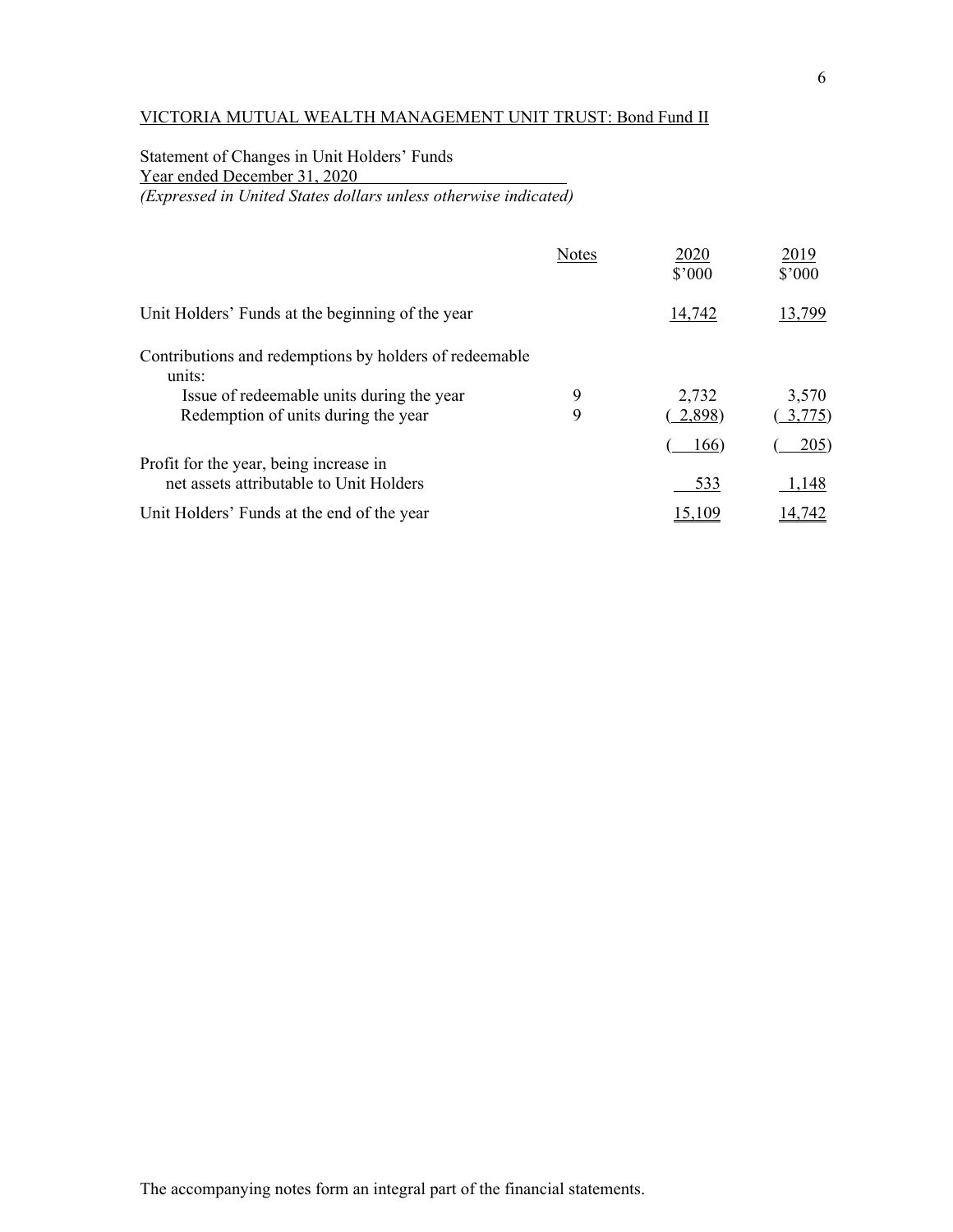# Statement of Cash Flows

Year ended December 31, 2020

*(Expressed in United States dollars unless otherwise indicated)* 

|                                                       | <b>Notes</b> | 2020<br>\$'000          | 2019<br>\$'000                   |
|-------------------------------------------------------|--------------|-------------------------|----------------------------------|
| Cash flows from operating activities                  |              |                         |                                  |
| Profit for the year                                   |              | 533                     | 1,148                            |
| Adjustments for:                                      |              |                         |                                  |
| Interest income                                       |              | 825)                    | 814)                             |
| Realised (gain)/loss on sale of investment securities |              | 87)                     | 250                              |
| Change in fair value of investment securities         |              | <u> 121</u>             | 842)                             |
|                                                       |              | 258)                    | 258)                             |
| Changes in operating assets and liabilities           |              |                         |                                  |
| Due to Victoria Mutual Wealth Management Limited      |              | 149                     | 363)                             |
| Accounts payable                                      |              | 29                      | 131                              |
| Accounts receivable                                   |              | 69)                     | 796                              |
| Resale agreements<br>Investment securities            |              | (2,017)<br><u>2,270</u> | 71)<br>749)                      |
|                                                       |              |                         |                                  |
|                                                       |              | 104                     | 514)                             |
| Interest received                                     |              | 807                     | 824                              |
| Net cash provided by operating activities             |              | 911                     | 310                              |
| Cash flows from financing activities                  |              |                         |                                  |
| Proceeds from issue of new units                      | 9            | 2,732                   | 3,570                            |
| Payments for units encashed                           | 9            | (2,898)                 | $\left( \frac{3,775}{2} \right)$ |
| Net cash used by financing activities                 |              | 166)                    | 205)                             |
| Net increase in cash and cash equivalents             |              | 745                     | 105                              |
| Cash and cash equivalents at beginning of year        |              | 324                     | 219                              |
| Cash and cash equivalents at end of year              |              | 1,069                   | 324                              |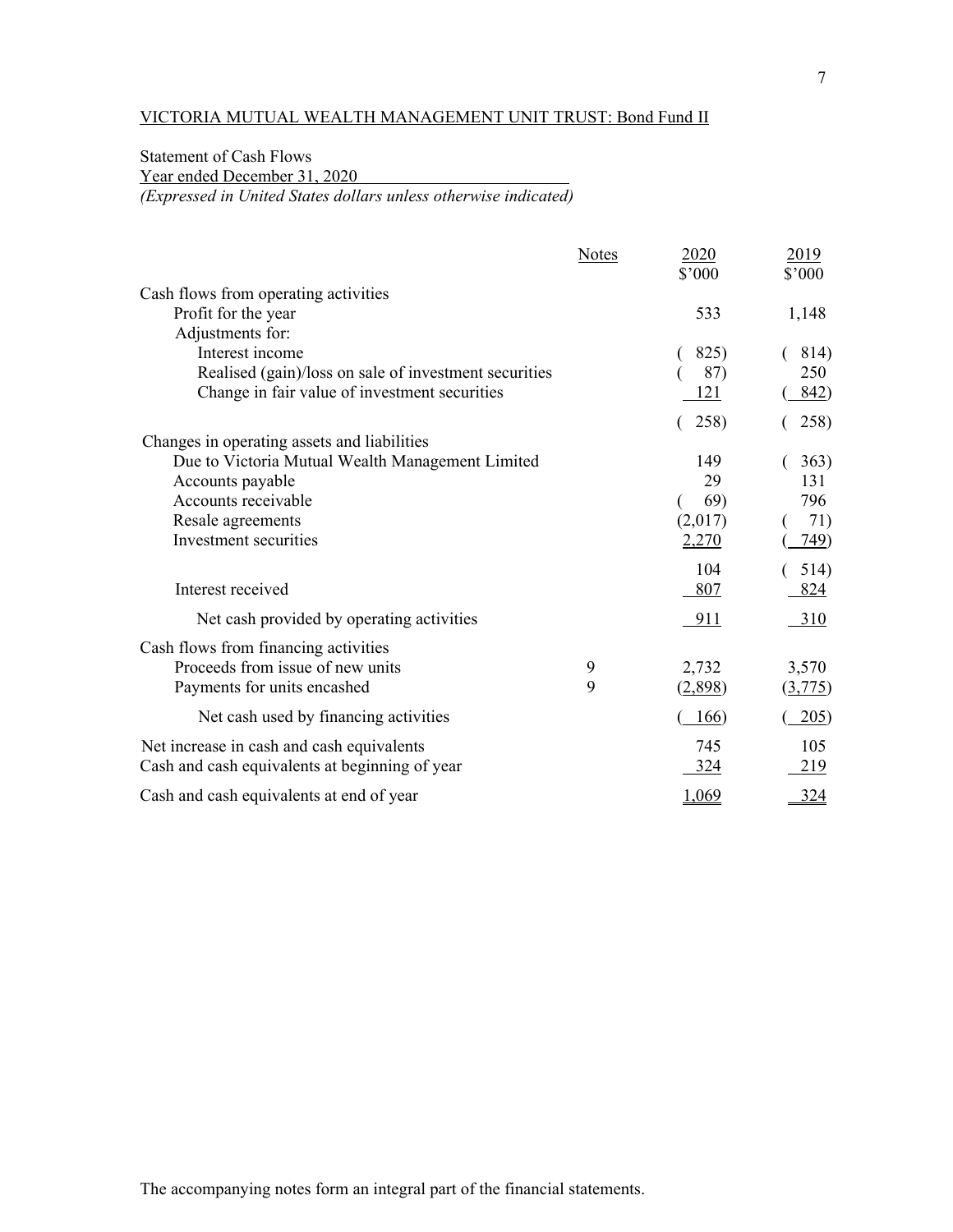Notes to the Financial Statements Year ended December 31, 2020 *(Expressed in United States dollars unless otherwise indicated)* 

## 1. The Fund

 Bond Fund II ("the Fund") is a portfolio in the Victoria Mutual Wealth Management Unit Trust ("the Trust"), which was established by Trust Deed dated December 11, 2013 and registered in Jamaica on September 24, 2015 as a Unit Trust Scheme under the Unit Trust Act. The Trust is an open-ended fund comprising a diversified portfolio of investments. The Fund is managed by Victoria Mutual Wealth Management Limited, ("the Fund Manager"), and the Trustee is JCSD Trustee Services Limited. Both companies are incorporated and domiciled in Jamaica. The registered office of the Fund is located at 75 Half Way Tree Road, Kingston, Jamaica, W.I.

 The Fund Manager is a wholly-owned subsidiary of Victoria Mutual Investments Limited ("parent company"). The Fund Manager is licenced by the Financial Services Commission ("FSC") as a Securities Dealer and is also a Member of the Jamaica Stock Exchange (JSE). The ultimate parent is The Victoria Mutual Building Society.

 The Fund's objective is to provide investors with capital appreciation over the medium term by investing primarily in bonds issued by sovereign and corporate entities across Caricom, USA, Canada and Europe that are denominated in United States dollars. The Fund is promoted as VM Wealth Global Income Plus Portfolio in the Offering Circular as of July 1, 2019, with the approval of the Financial Services Commission.

 The income of the Fund is exempt from income tax under Section 12(t) of the Income Tax Act.

- 2. Statement of compliance and basis of preparation
	- (a) Statement of compliance:

These financial statements have been prepared in conformity with International Financial Reporting Standards (IFRS) as issued by the International Accounting Standards Board.

## **New and amended standards and interpretations that became effective during the year**

 Certain new and amended standards came into effect during the current financial year. The Fund has adopted those which are relevant to its operations, but their adoption did not result in any changes to amounts recognised or disclosed in these financial statements.

## **New and amended standards and interpretations issued but are not yet effective**

 At the date of authorisation of these financial statements, certain new and amended standards and interpretations were in issue but were not yet effective and had not been early-adopted by the Fund.

The Fund has assessed their relevance with respect to its operations and has determined that the following may have an effect on its financial statements:

 Amendments to IAS 1 *Presentation of Financial Statements*, will apply retrospectively for annual reporting periods beginning on or after 1 January 2023. The amendments promote consistency in application and clarify the requirements on determining if a liability is current or non-current.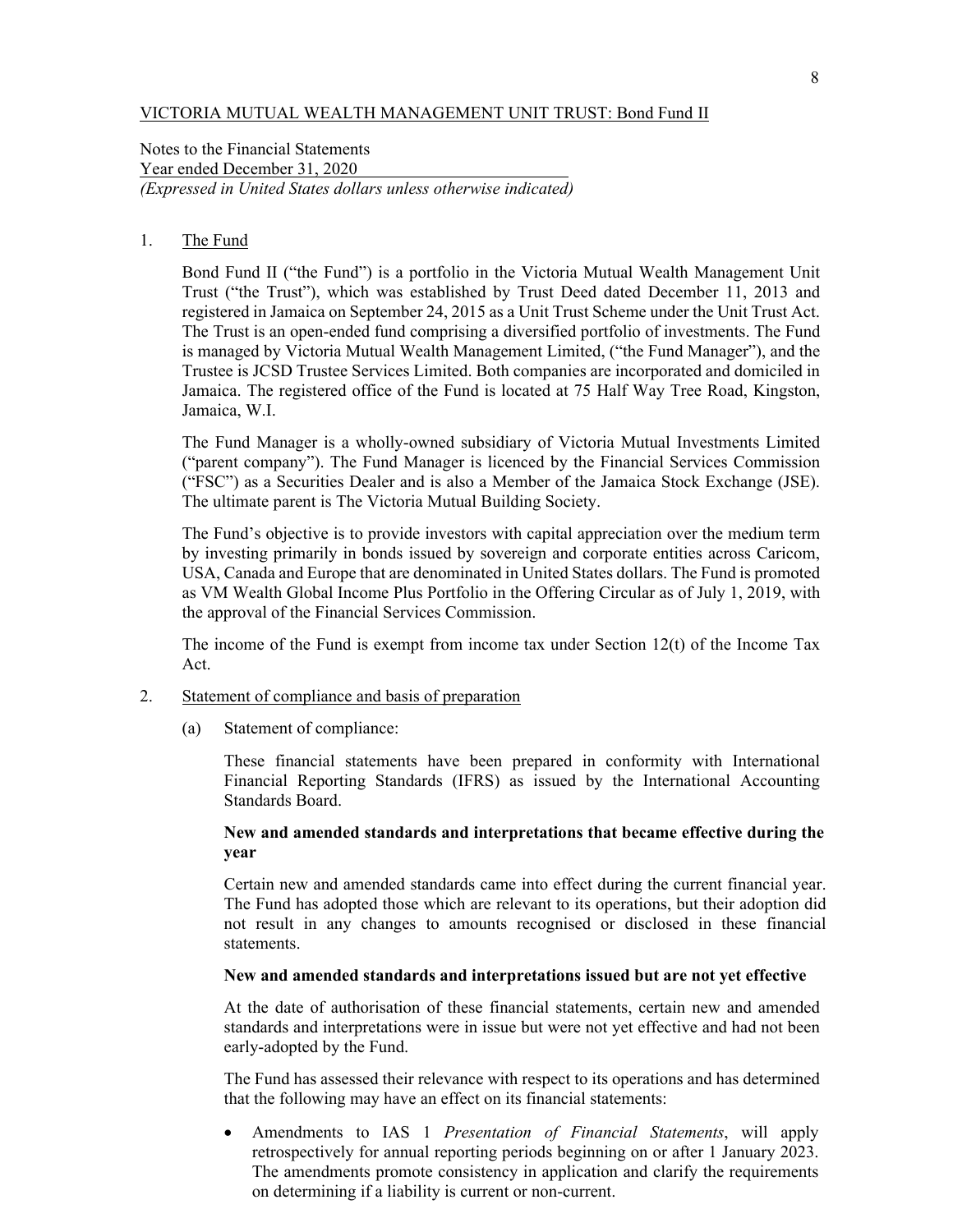Notes to the Financial Statements Year ended December 31, 2020 *(Expressed in United States dollars unless otherwise indicated)* 

- 2. Statement of compliance and basis of preparation (continued)
	- (a) Statement of compliance (continued):

## **New and amended standards and interpretations issued but are not yet effective (continued)**

Amendments to IAS 1 *Presentation of Financial Statements*, (continued)

Under existing IAS 1 requirements, entities classify a liability as current when they do not have an unconditional right to defer settlement of the liability for at least twelve months after the end of the reporting period. As part of its amendments, the requirement for a right to be unconditional has been removed and instead, now requires that a right to defer settlement must have substance and exist at the end of the reporting period. An entity classifies a liability as non-current if it has a right to defer settlement for at least twelve months after the reporting period. It has now been clarified that a right to defer exists only if the entity complies with conditions specified in the loan agreement at the end of the reporting period, even if the lender does not test compliance until a later date.

With the amendments, convertible instruments may become current. In light of this, the amendments clarify how an entity classifies a liability that includes a counterparty conversion option, which could be recognised as either equity or a liability separately from the liability component under IAS 32. Generally, if a liability has any conversion options that involve a transfer of the entity's own equity instruments, these would affect its classification as current or non-current. It has now been clarified that an entity can ignore only those conversion options that are recognised as equity when classifying liabilities as current or non-current.

The Fund does not expect the amendment to have a significant impact on the 2023 financial statements.

(b) Basis of preparation and functional currency:

The financial statements have been prepared on the historical cost basis, except for financial assets at fair value through profit or loss (FVTPL).

The financial statements are presented in United States dollars, which is the functional currency of the Fund, rounded to the nearest thousand (\$'000), unless otherwise stated.

Management continues to have a reasonable expectation that the Fund has adequate resources to continue in operation for at least the next 12 months and that the going concern basis of accounting remains appropriate. The preparation of the financial statements in conformity with IFRS assumes that the Fund will continue in operational existence for the foreseeable future. This means, in part, that the statements of financial position and profit or loss and other comprehensive income assume no intention or necessity to liquidate or terminate operations. This is commonly referred to as the going concern basis.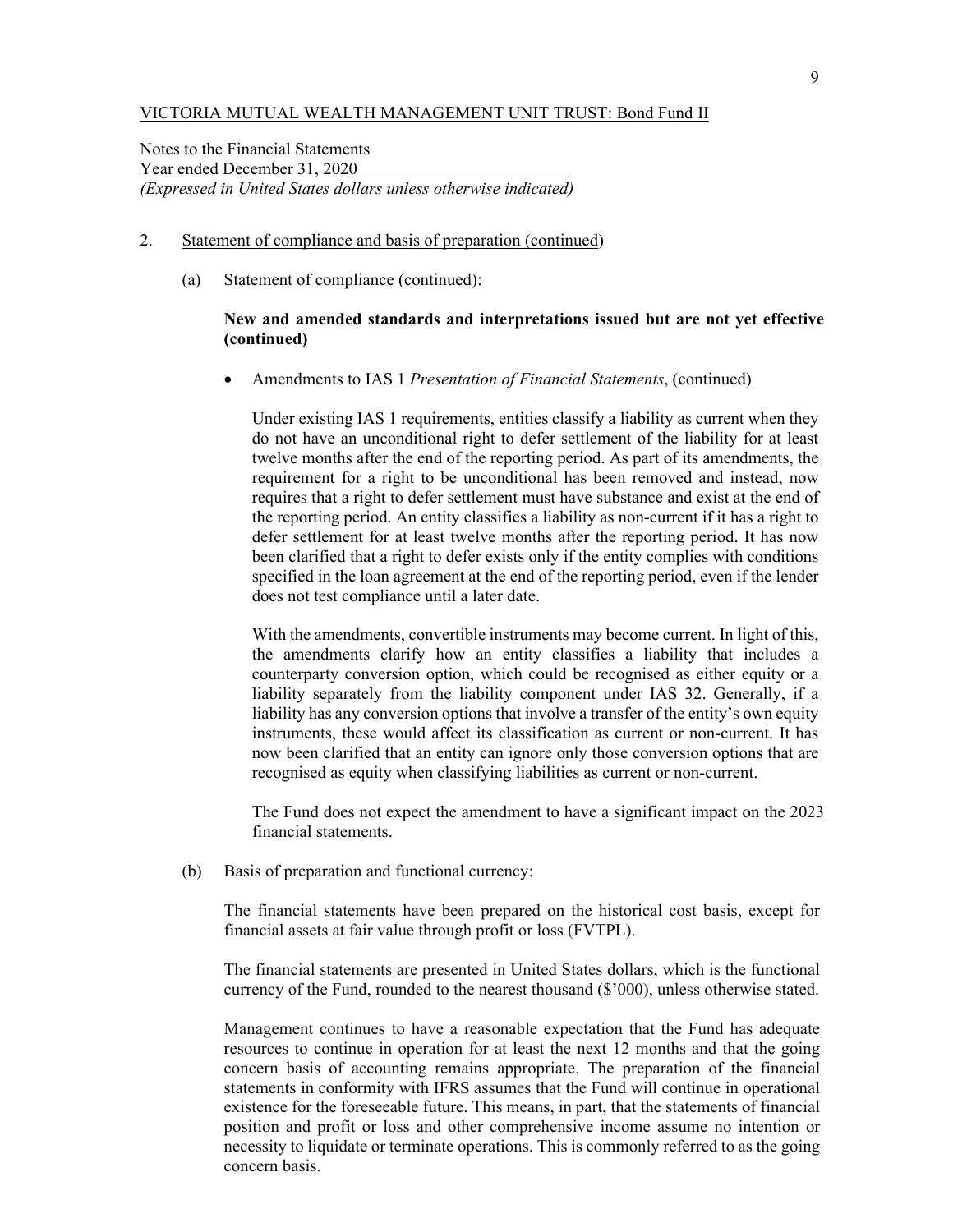Notes to the Financial Statements (Continued) Year ended December 31, 2020 *(Expressed in United States dollars unless otherwise indicated)* 

## 2. Statement of compliance and basis of preparation (continued)

(c) Critical accounting judgments and key sources of estimation uncertainty:

The preparation of the financial statements to conform to IFRS requires management to make estimates and assumptions that affect the reported amounts of assets, liabilities, contingent assets, contingent liabilities and the income and expenses. Actual amounts could differ from these estimates.

 The estimates and underlying assumptions are reviewed on an ongoing basis. Revisions to accounting estimates are recognised in both current and future periods, as appropriate.

 Judgements that have a significant effect on the financial statements are made by management in the application of IFRS. Estimates with a significant risk of material adjustment in the next financial year are in respect of the fair value of investments, as discussed in note 3(n)(iv).

Estimates that can cause a significant adjustment to the carrying amounts of assets and liabilities in the next financial year and judgements that have a significant effect on the amounts recognised in the financial statements, are in respect of the following:

#### *Fair value of financial instruments*

There are no quoted market prices for a significant portion of the fund's financial assets. Accordingly, fair values of several financial assets are estimated using prices obtained from a yield curve. The yield curve is, in turn, obtained from a pricing source which uses indicative prices submitted to it by licensed financial institutions in Jamaica. There is significant uncertainty inherent in this approach and the fair values determined in this way are classified as Level 2 fair values. Some other fair values are estimated based on quotes published by broker/dealers, and these are also classified as Level 2. The estimates of fair value arrived at from these sources may be significantly different from the price of the instrument in an actual arm's length transaction (see notes 5 and 11).

(d) Foreign currency translation

Monetary assets and liabilities denominated in a foreign currency at the reporting date are translated using the rates of exchange ruling on that date.

Foreign currency transactions are converted into the functional currency using the exchange rates prevailing at the dates of those transactions. Foreign exchange gains and losses resulting from the settlement of such transactions and from the translation at the year-end exchange rates of monetary assets and liabilities denominated in foreign currencies are recognised in the statement of profit or loss and other comprehensive income.

For the purpose of the statement of cash flows, all foreign currency gains and losses recognised in the statement of profit or loss and other comprehensive income are treated as cash items and included in cash flows from investing activities along with movements in the principal balances.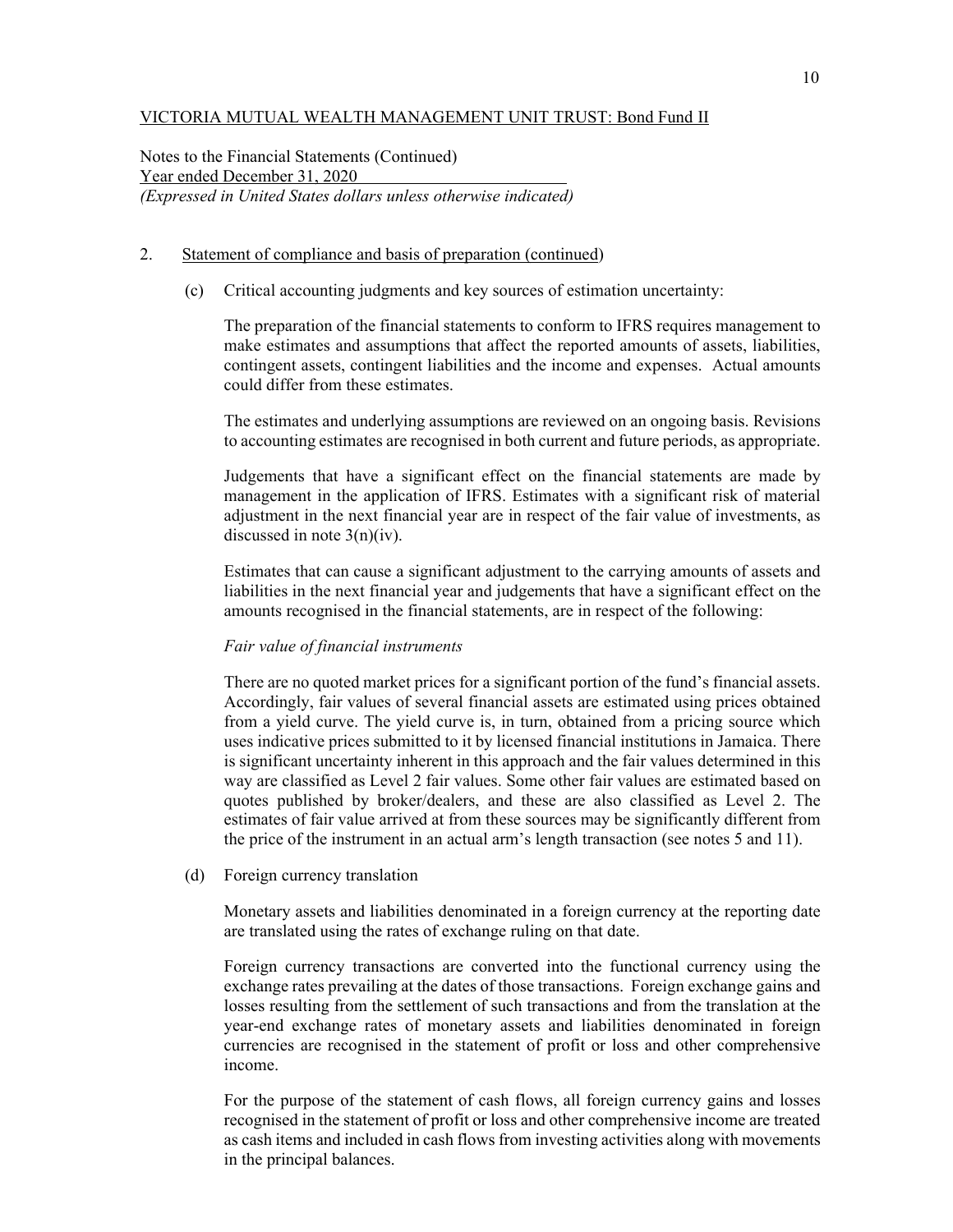Notes to the Financial Statements (Continued) Year ended December 31, 2020 *(Expressed in United States dollars unless otherwise indicated)* 

#### 3. Significant accounting policies

The Fund has consistently applied the following accounting policies to all periods presented in their financial statements.

(a) Resale agreements:

 Resale agreements are short-term contracts under which securities are bought with simultaneous agreements to resell them on specified dates and at specified prices. The difference between the purchase and resale considerations is recognised on the accrual basis over the period of the agreements, using the effective interest method and is included in interest income.

(b) Investment securities:

Investments are measured at fair value. Movements in value occasioned by market conditions are included in the statement of profit or loss and other comprehensive income.

(c) Accounts receivable:

Accounts receivable are measured at amortised cost less impairment losses.

(d) Related party transactions and balances:

Parties are considered to be related if one party has the ability to control the other party or exercise significant influence over the other party in making financial and operating decisions. Related party transactions and balances are recognised and disclosed (note 13) for the following:

- (i) Enterprises and individuals owning directly or indirectly an interest in the voting power of the entity that gives them significant influence over the entity's affairs and close members of the families of these individuals.
- (ii) Key management personnel, that is, those persons having authority and responsibility for planning, directing and controlling the activities of the entity, including directors and officers and close members of the families of these individuals.
- (e) Cash and cash equivalents:

 Cash comprises cash on hand and demand deposits. Cash equivalents comprise short term highly liquid investments that are readily convertible to known amounts of cash, are subject to an insignificant risk of changes in value, and are held for the purpose of meeting short-term commitments (these investments include short-term deposits where the maturities do not exceed three months from the acquisition date). Cash and cash equivalents are measured at amortised cost which approximates fair value.

(f) Accounts payable:

Accounts payable are measured at amortised cost.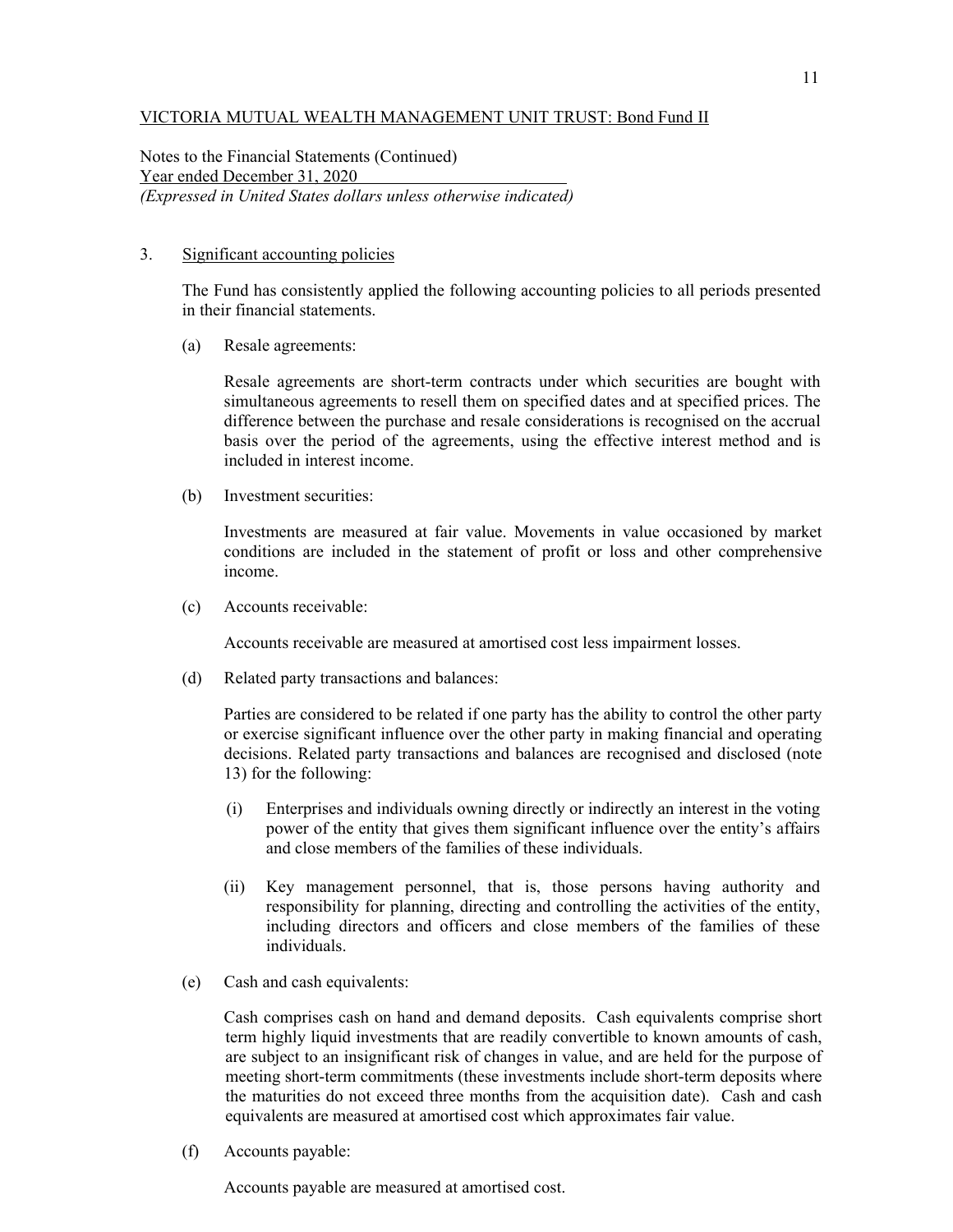Notes to the Financial Statements (Continued) Year ended December 31, 2020 *(Expressed in United States dollars unless otherwise indicated)* 

### 3. Significant accounting policies (continued)

(g) Revenue recognition:

Interest income is recognised in the statement of profit or loss and other comprehensive income on financial assets measured at amortised cost using the effective interest method. The effective interest rate is the rate that exactly discounts estimated future cash receipts through the expected life of the financial asset to its gross carrying amount.

In calculating effective interest income for financial assets, the Fund estimates future cash flows considering all contractual terms of the financial instrument, but not ECL. The effective interest rate is applied to the gross carrying amount of the asset.

For financial assets that have become credit-impaired subsequent to initial recognition, interest income is calculated by applying the effective interest rate to the amortised cost of the financial asset.

If the asset is no longer credit-impaired, then the calculation of interest income reverts to the gross basis.

The calculation of the effective interest rate includes transaction costs and fees and points paid or received that are an integral part of the effective interest rate. Transaction costs include incremental costs that are directly attributable to the acquisition of a financial asset.

The effective interest rate is revised as a result of periodic re-estimation of cash flows of floating rate instruments to reflect movements in market rates of interest.

(h) Unit Holders' funds:

The Fund classifies financial instruments issued as financial liabilities or equity instruments in accordance with the substance of the contractual terms of the instruments. The redeemable units issued by the Fund provide investors with the right to require redemption for cash at a value proportionate to the investor's share in the Fund's net assets at the redemption date and also in the event of the Fund's liquidation. The redeemable units are classified as equity.

(i) Other income:

Other income is recognised in the statement of profit or loss and other comprehensive income as income derived from activities unrelated to the main activities of the Fund's operation, such as from conversion gain/loss and dividend income.

(j) Net change in fair value of investment securities:

Net change in fair value of investment securities classified as fair value through profit or loss includes all unrealised fair value changes and foreign exchange differences, but excludes interest and dividend income.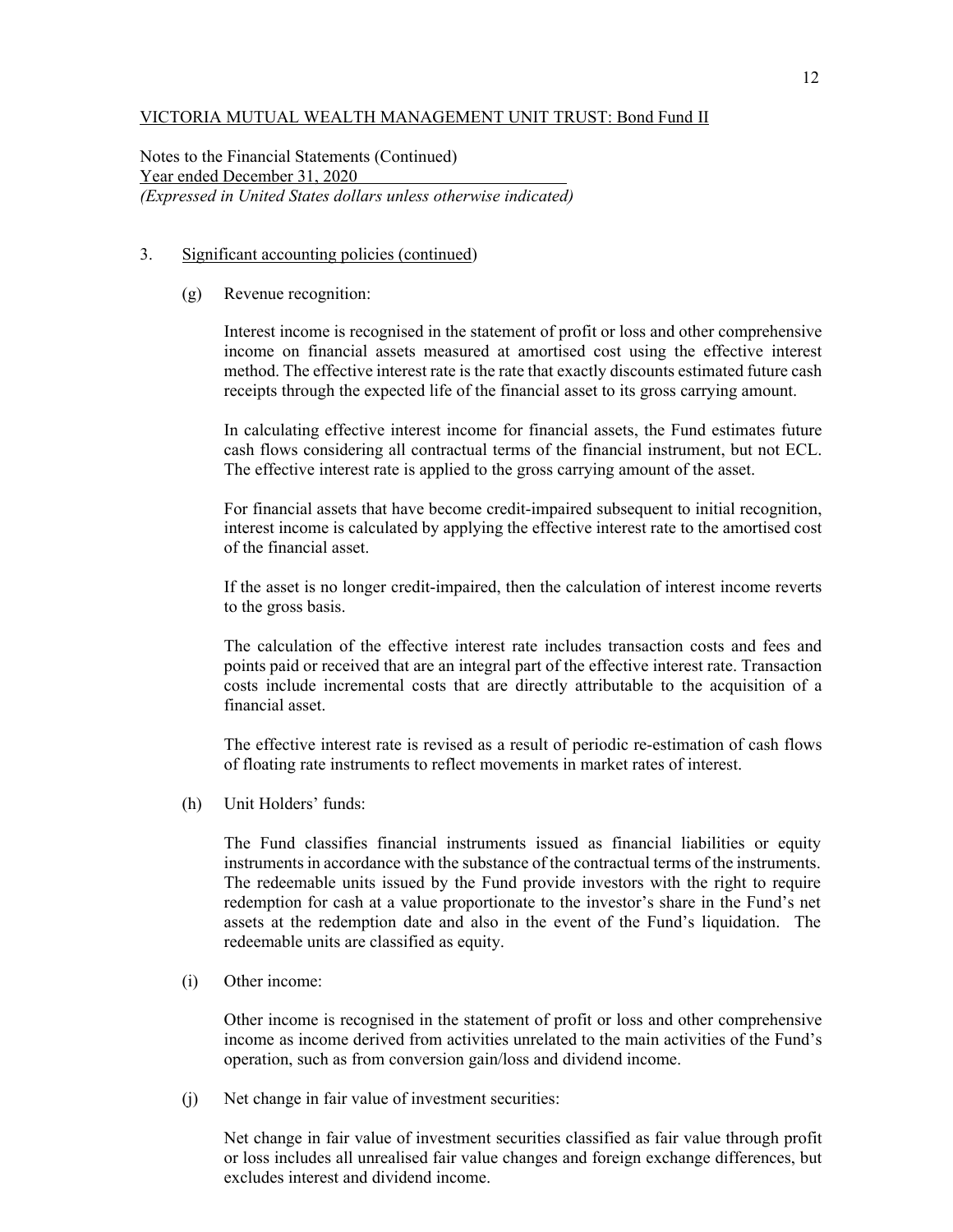Notes to the Financial Statements (Continued) Year ended December 31, 2020 *(Expressed in United States dollars unless otherwise indicated)* 

- 3. Significant accounting policies (continued)
	- (k) Management fee expenses:

Management fee expenses are recorded in the statement of profit or loss and other comprehensive income on the accrual basis, in accordance with the terms of the contractual agreements with the Fund Manager.

(l) Irrecoverable General Consumption Tax (GCT):

Irrecoverable GCT is consumption tax charged on expenses for services received and cannot be recovered because the Fund is exempt from income tax under Section 12(t) of the Income Tax Act. The Fund records this as an expense in the statement of profit or loss and other comprehensive income on the accrual basis.

(m) Expenses:

Expenses, including trustee and audit fees, are recognised in the statement of profit or loss and other comprehensive income on the accrual basis when the services are received.

- (n) Financial instruments Classification, recognition, derecognition and measurement:
	- (i) General:

A financial instrument is any contract that gives rise to a financial asset of one entity and a financial liability or equity instrument of another entity. For the purposes of the financial statements, financial assets have been determined to include cash and cash equivalents, investment securities, resale agreements and accounts and interest receivable. Similarly, financial liabilities include balance due to VM Wealth Management Limited and accounts payable.

(ii) Recognition and initial measurement:

The Fund recognises a financial instrument when it becomes a party to the contractual terms of the instrument. The Fund initially recognises accounts receivable and balances due from VM Wealth Management Limited on the date when they are originated. The origination date is the effective transaction date. All other financial assets and financial liabilities are initially recognised on the trade date, which is the date on which the Fund becomes a party to the contractual provision of the instrument.

At initial recognition, the Fund measures a financial asset or financial liability at its fair value, plus or minus, in the case of a financial asset or financial liability not at fair value through profit or loss, transaction costs that are incremental and directly attributable to the acquisition or issue of the financial asset or financial liability, such as fees and commissions. Transaction costs of financial assets and financial liabilities carried at fair value through profit or loss are expensed in the statement of profit or loss and other comprehensive income.

Immediately after initial recognition, an expected credit loss allowance (ECL) is recognised for financial assets measured at amortised cost which results in an accounting loss being recognised in the statement of profit or loss and other comprehensive income when an asset is newly originated.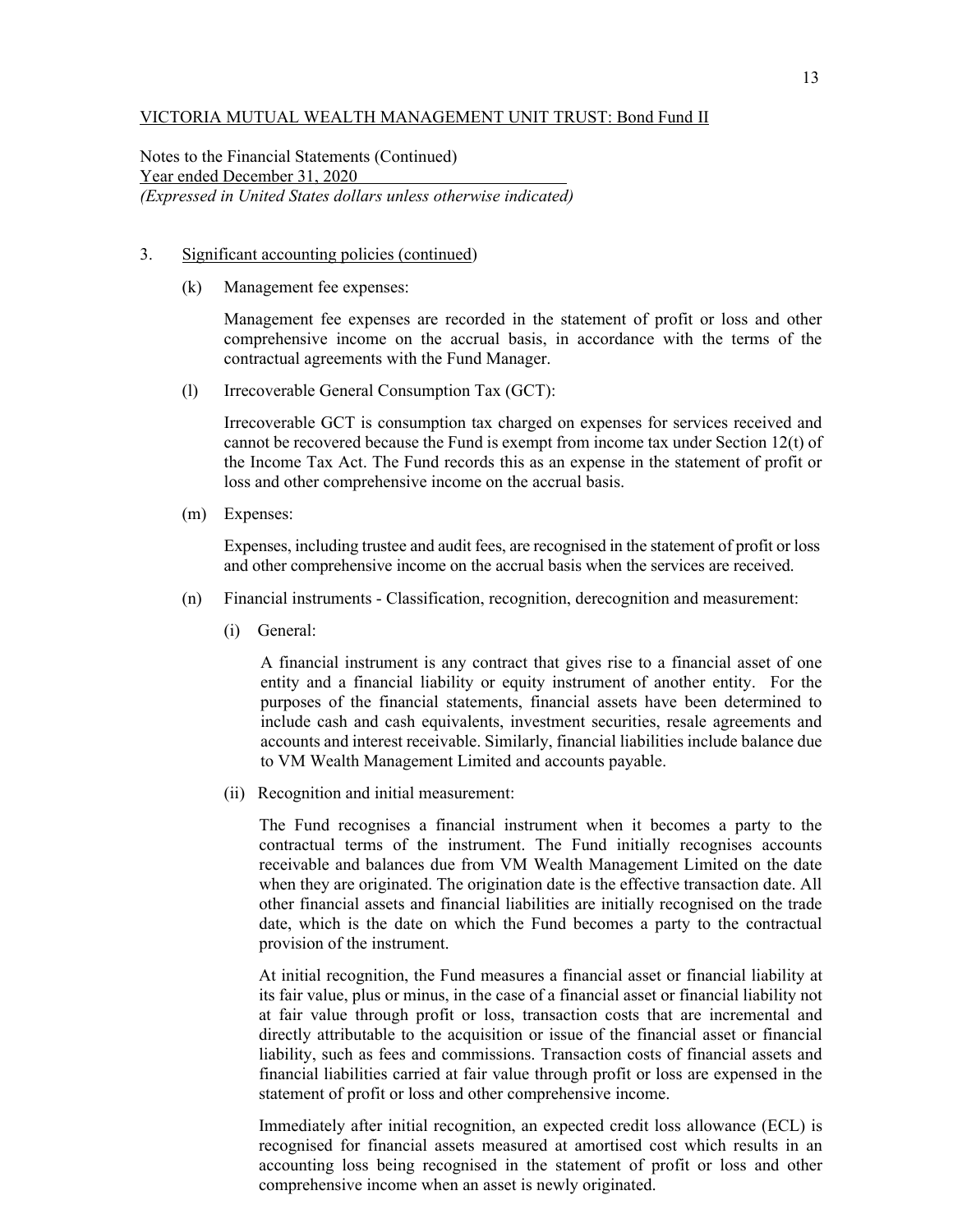Notes to the Financial Statements (Continued) Year ended December 31, 2020 *(Expressed in United States dollars unless otherwise indicated)* 

### 3. Significant accounting policies (continued)

- (n) Financial instruments Classification, recognition, derecognition and measurement (continued):
	- (ii) Recognition and initial measurement (continued):

When the fair value is evidenced by a quoted price in an active market for an identical asset or liability (i.e. a level 1 input) or based on a valuation technique that uses only data from observable markets, the difference is recognised as a gain or loss.

In all other cases, the difference is deferred and the timing of recognition of deferred day one profit or loss is determined individually. It is either amortised over the life of the instrument, deferred until the instrument's fair value can be determined using market observable inputs, or realised through settlement.

(iii) Classification and subsequent remeasurement:

The Fund classifies its financial assets either at fair value through profit or loss (FVTPL) or at amortised cost.

The classification requirements for debt instruments are held as financial assets by the Fund described below:

#### *Debt instruments*

Debt instruments are those instruments that meet the definition of a financial liability from the issuer's perspective, such as loans, government and corporate bonds and trade receivables purchased from clients in factoring arrangements without recourse.

Classification and subsequent measurement of debt instruments depend on:

- the Fund's business model for managing the asset; and
- the cash flow characteristics of the asset.

Based on these factors, the Fund classifies its debt instruments into one of the following measurement categories:

 *Amortised cost:* Assets that are held for collection of contractual cash flows where those cash flows represent solely payments of principal and interest ('SPPI'), and that are not designated at FVTPL, are measured at amortised cost. The carrying amount of these assets is adjusted by any expected credit loss allowance recognised and measured as described at  $[note 3(n)(v)].$ Interest income from these financial assets is included in 'Interest and similar income' using the effective interest method.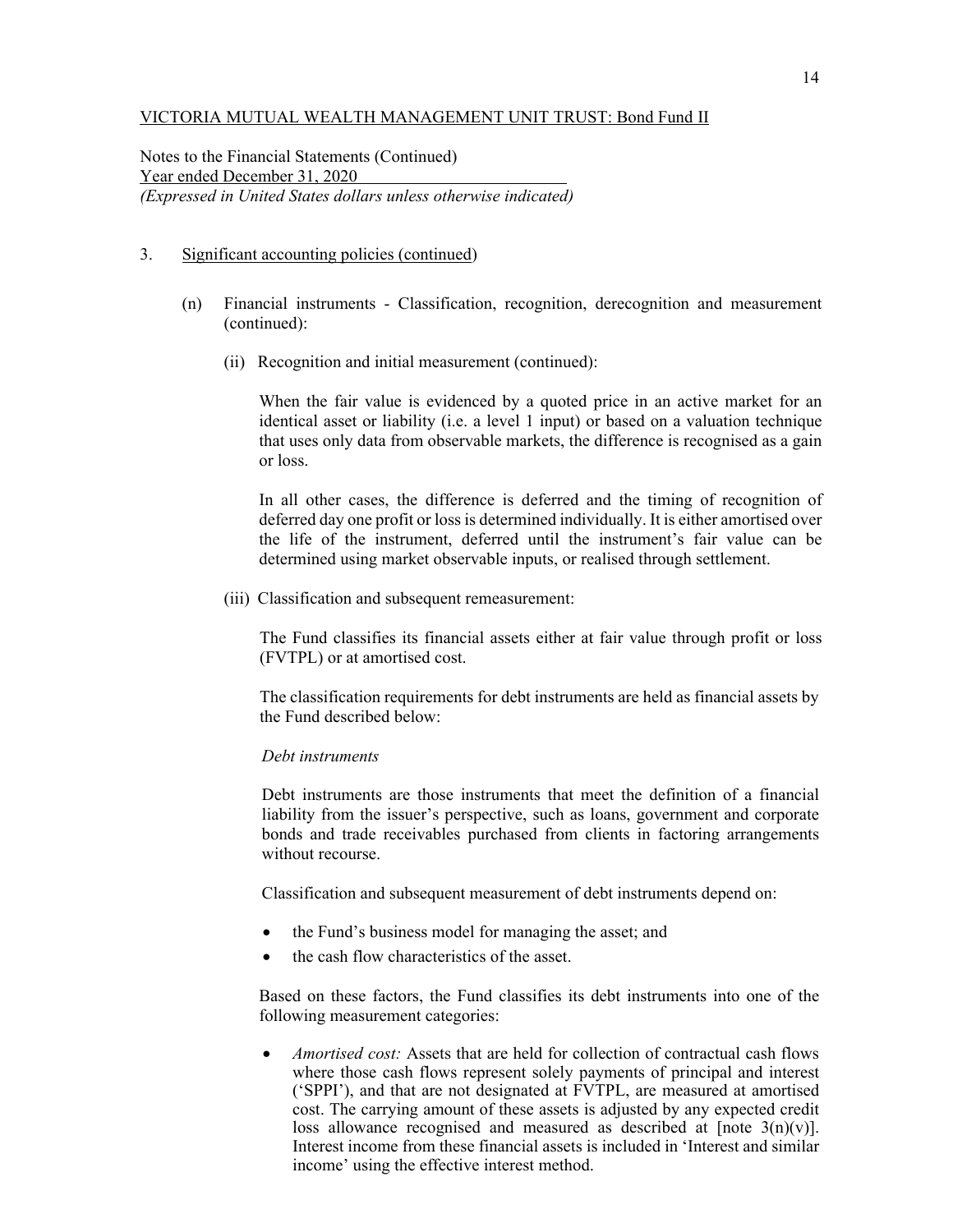Notes to the Financial Statements (Continued) Year ended December 31, 2020 *(Expressed in United States dollars unless otherwise indicated)* 

#### 3. Significant accounting policies (continued)

- (n) Financial instruments Classification, recognition, derecognition and measurement (continued):
	- (iii) Classification and subsequent remeasurement (continued):

*Debt instruments (continued)* 

Based on these factors, the Fund classifies its debt instruments into one of the following measurement categories (continued):

 *Fair value through profit or loss:* Assets that do not meet the criteria for amortised cost or fair value through other comprehensive income (FVOCI) are measured at fair value through profit or loss. Interest income from these financial assets is included in interest income using the effective interest method.

*Business model:* the business model reflects how the Fund manages the assets in order to generate cash flows. That is, whether the Fund's objective is solely to collect the contractual cash flows from the assets or is to collect both the contractual cash flows and cash flows arising from the sale of assets. If neither of these is applicable (e.g. financial assets are held for trading purposes), then the financial assets are classified as part of 'other' business model and measured at FVTPL.

Factors considered by the Fund in determining the business model for a group of assets include:

- 1. Past experience on how the cash flows for these assets were collected;
- 2. How the asset's performance is evaluated and reported to key management personnel;
- 3. How risks are assessed and managed; and
- 4. How managers are compensated.

For example, securities held for trading are held principally for the purpose of selling in the near term or are part of a portfolio of financial instruments that are managed together and for which there is evidence of a recent actual pattern of short-term profit-taking. These securities are classified in the 'other' business model and measured at FVTPL.

*Solely payments of principal and interest (SPPI):* Where the business model is to hold assets to collect contractual cash flows or to collect contractual cash flows and sell, the Fund Manager assesses whether the financial instruments' cash flows represent solely payments of principal and interest (the 'SPPI test').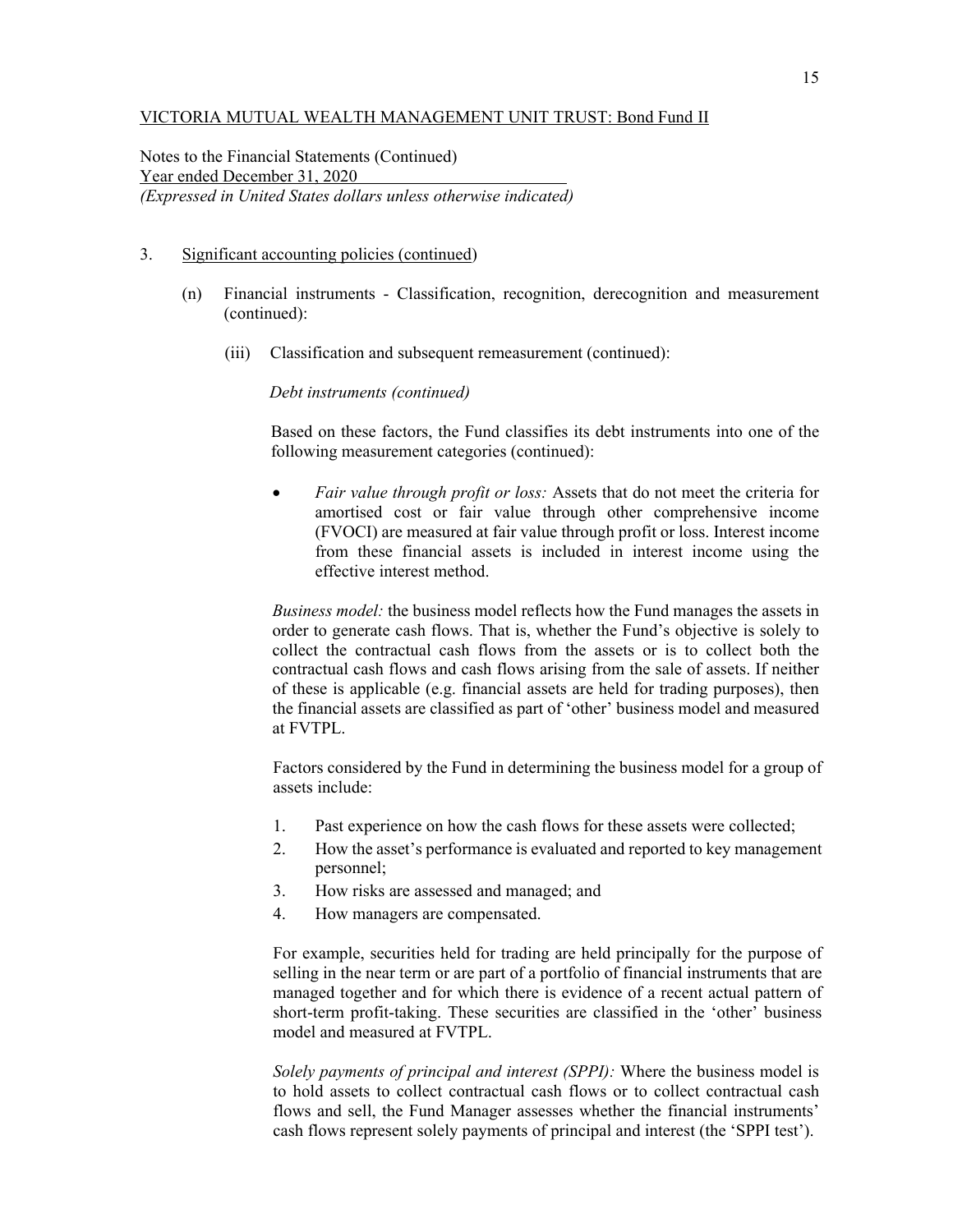Notes to the Financial Statements (Continued) Year ended December 31, 2020 *(Expressed in United States dollars unless otherwise indicated)* 

#### 3. Significant accounting policies (continued)

- (n) Financial instruments Classification, recognition, derecognition and measurement (continued):
	- (iii) Classification and subsequent re-measurement (continued):

*Debt instruments (continued)* 

*Solely payments of principal and interest (SPPI) (continued):* 

In making this assessment, the Fund Manager considers whether the contractual cash flows are consistent with a basic lending arrangement i.e. interest includes only consideration for the time value of money, credit risk, other basic lending risks and a profit margin that is consistent with a basic lending arrangement. Where the contractual terms introduce exposure to risk or volatility that are inconsistent with a basic lending arrangement, the related financial asset is classified and measured at fair value through profit or loss. Financial assets with embedded derivatives are considered in their entirety when determining whether their cash flows are solely payment of principal and interest.

The Fund reclassifies debt investments when and only when its business model for managing those assets changes. The reclassification takes place from the start of the first reporting period following the change. Such changes are expected to be very infrequent and none occurred during the year.

(iv) Fair value measurement:

 Fair value is the price that would be received to sell an asset or paid to transfer a liability in an orderly transaction between market participants at the measurement date in the principal or, in its absence, the most advantageous market to which the Fund has access at that date. The fair value of a liability reflects its nonperformance risk.

When available, management measures the fair value of an instrument using quoted prices in an active market for that instrument. A market is regarded as active if quoted prices are readily and regularly available and represent actual and regularly occurring market transactions on arm's length basis.

If a market for a financial instrument is not active, Management establishes fair value using a valuation technique. Valuation techniques include using recent arm's length transactions between knowledgeable, willing parties (if available), reference to the current fair value of other instruments that are substantially the same and discounted cash flow analyses.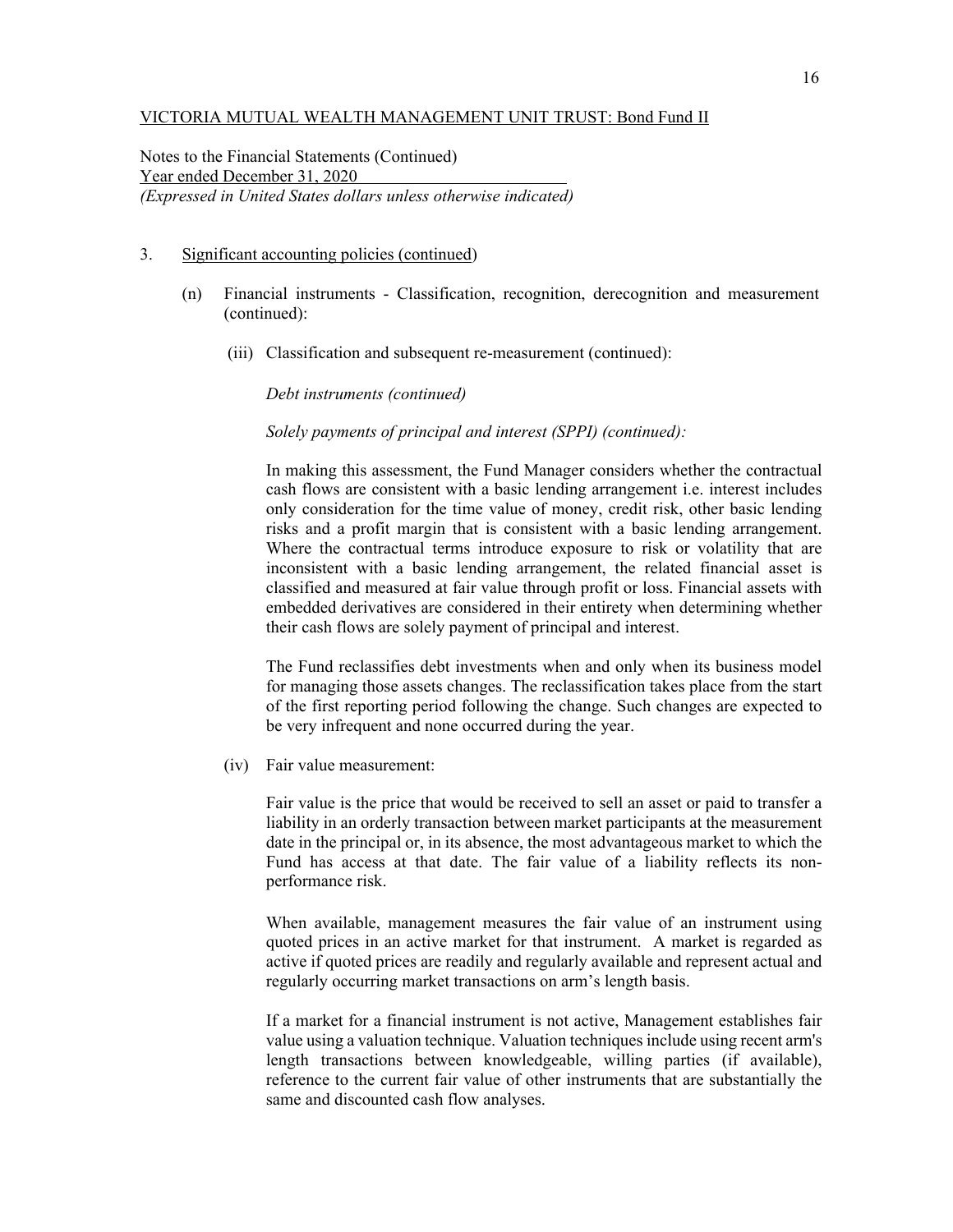Notes to the Financial Statements (Continued) Year ended December 31, 2020 *(Expressed in United States dollars unless otherwise indicated)* 

### 3. Significant accounting policies (continued)

- (n) Financial instruments Classification, recognition, derecognition and measurement (continued):
	- (iv) Fair value measurement (continued):

The chosen valuation technique makes maximum use of market inputs, relies as little as possible on estimates specific to the Fund, incorporates all factors that market participants would consider in setting a price and is consistent with accepted economic methodologies for pricing financial instruments. Inputs to valuation techniques reasonably represent market expectations and measures of the risk-return factors inherent in the financial instrument.

The Fund calibrates valuation techniques and tests them for validity using prices from observable current market transactions in the same instrument or based on other available observable market data.

The best evidence of the fair value of a financial instrument at initial recognition is the transaction price, i.e., the fair value of the consideration given or received, unless the fair value of that instrument is evidenced by comparison with other observable current market transactions in the same instrument (i.e., without modification or repackaging) or based on a valuation technique whose variables include only data from observable markets.

When a transaction price provides the best evidence of fair value at initial recognition, the financial instrument is initially measured at the transaction price and any difference between this price and the value initially obtained from a valuation model is subsequently recognised in the statement of profit or loss and other comprehensive income on an appropriate basis over the life of the instrument.

All changes in fair value are recognised in the statement of profit or loss and other comprehensive income.

(v) Identification and measurement of impairment:

The Fund recognises loss allowances for ECL on financial assets that are not measured at FVTPL.

The Fund measures loss allowances at an amount equal to lifetime ECL, except for cash and cash equivalents and receivables that are determined to have low credit risk at the reporting date, for which they are measured as 12-month ECL.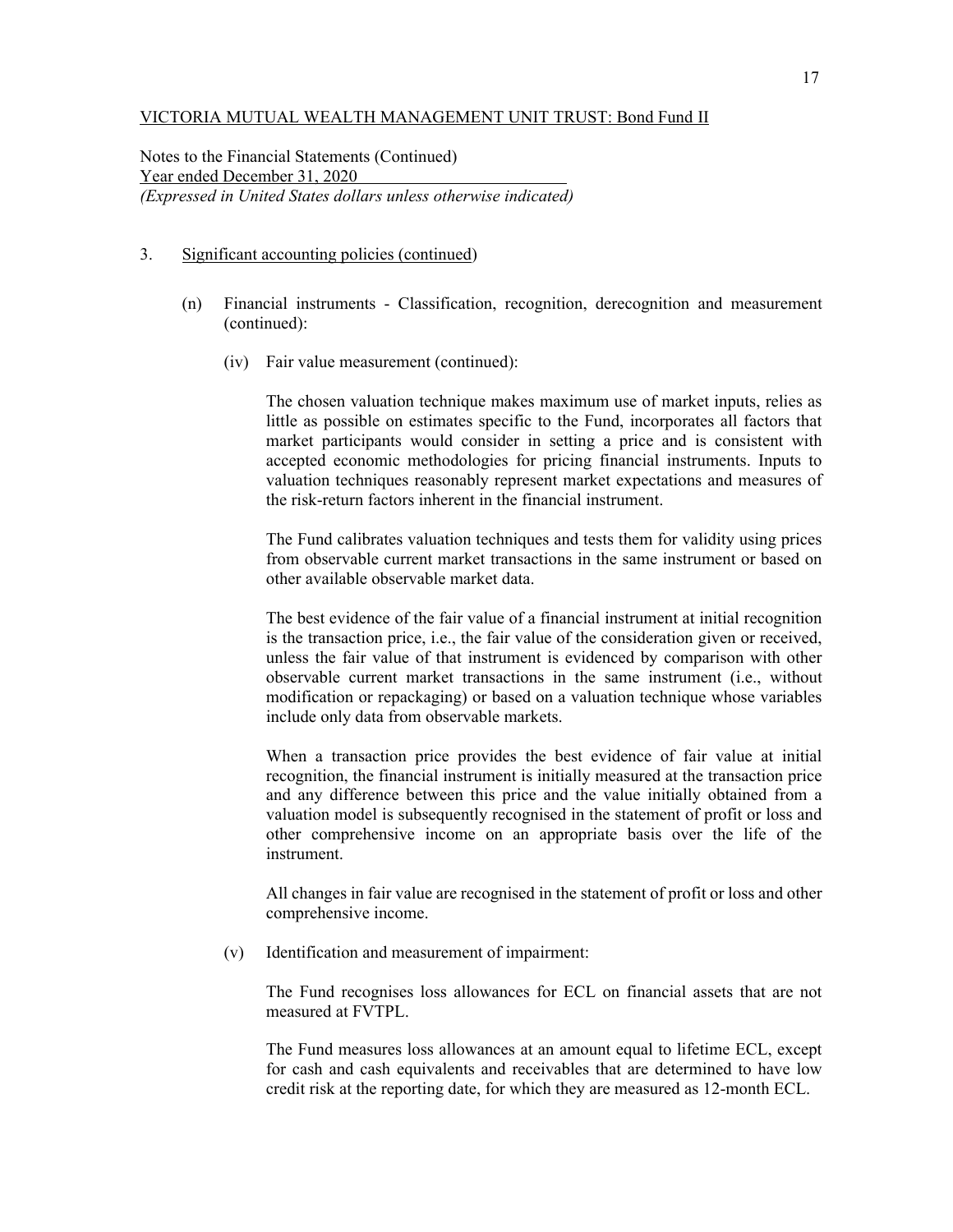Notes to the Financial Statements (Continued) Year ended December 31, 2020 *(Expressed in United States dollars unless otherwise indicated)* 

## 3. Significant accounting policies (continued)

- (n) Financial instruments Classification, recognition, derecognition and measurement (continued):
	- (v) Identification and measurement of impairment (continued):

The Fund considers a debt investment security to have low credit risk when its credit risk rating is equivalent to the globally understood definition of 'investment grade'. The Fund does not apply the low credit risk exemption to any other financial instruments.

12-month ECL are the portion of ECL that results from default events on a financial instrument that are possible within the 12 months after the reporting date. Financial instruments for which a 12-month ECL is recognised are referred to as 'Stage 1 financial instruments'.

Lifetime ECL is the ECL that results from all possible default events over the expected life of the financial instrument. Financial instruments for which a lifetime ECL is recognised but which is not credit-impaired is referred to as 'Stage 2 financial instruments'.

Measurement of ECL

ECL is a probability-weighted estimate of credit losses, measured as follows:

- financial assets that are not credit-impaired at the reporting date: as the present value of all cash shortfalls (i.e. the difference between the cash flows due to the Fund in accordance with the contract and the cash flows that the Fund expects to receive);
- financial assets that are credit-impaired at the reporting date: as the difference between the gross carrying amount and the present value of estimated future cash flows.
- (vi) Derecognition:

Management derecognises a financial asset when the contractual rights to the cash flows from the financial asset expire; or when it transfers the financial asset in a transaction in which substantially all the risks and rewards of ownership of the financial asset are transferred or in which the Fund neither transfers nor retains substantially all the risks and rewards of ownership and does not retain control of the financial asset.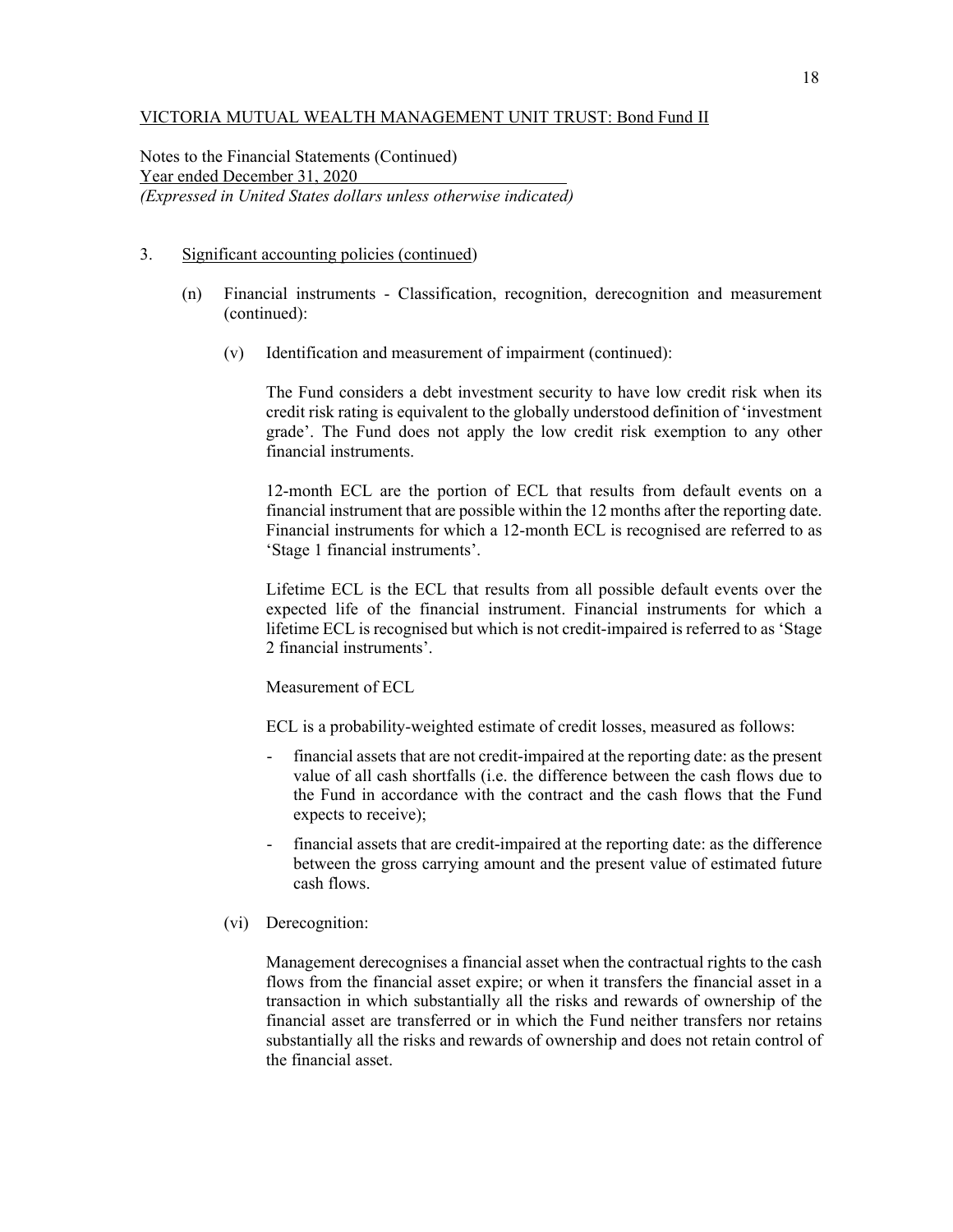Notes to the Financial Statements (Continued) Year ended December 31, 2020 *(Expressed in United States dollars unless otherwise indicated)* 

## 3. Significant accounting policies (continued)

- (n) Financial instruments Classification, recognition, derecognition and measurement (continued):
	- (vi) Derecognition (continued):

Any interest in such derecognised financial assets that is created or retained by the Fund is recognised as a separate asset or liability in the statement of financial position.

Management derecognises a financial liability when its contractual obligations expire or are discharged or cancelled.

## 4. Resale agreements

The Fund purchases Government of Jamaica Securities and agrees to resell them on specified dates and at specified prices. At the reporting date, collateral held for resale agreements had a fair value of \$4,161,000 (2019: \$2,036,000).

### 5. Investment securities

|                                       | 2020   | 2019   |
|---------------------------------------|--------|--------|
|                                       | \$'000 | \$'000 |
| At fair value through profit or loss: |        |        |
| Government of Jamaica bonds           | 551    | 1,053  |
| Other sovereign bonds                 | 871    | 2,765  |
| Corporate bonds                       | 8,823  | 8,731  |
|                                       |        |        |

These investment securities mature, in relation to the reporting date, as follows:

|    |                     | 2020<br>\$'000 | 2019<br>\$'000 |
|----|---------------------|----------------|----------------|
|    | Within 3 months     | 507            |                |
|    | 3 months to 1 year  | 1,601          | 2,139          |
|    | 1 to 5 years        | 5,114          | 5,215          |
|    | Over 5 years        | 3,023          | 5,195          |
|    |                     | 10,245         | 12,549         |
| 6. | Accounts receivable |                |                |
|    |                     | 2020           | 2019           |
|    |                     | \$'000         | \$'000         |
|    | Settlement account  | 108            | 39             |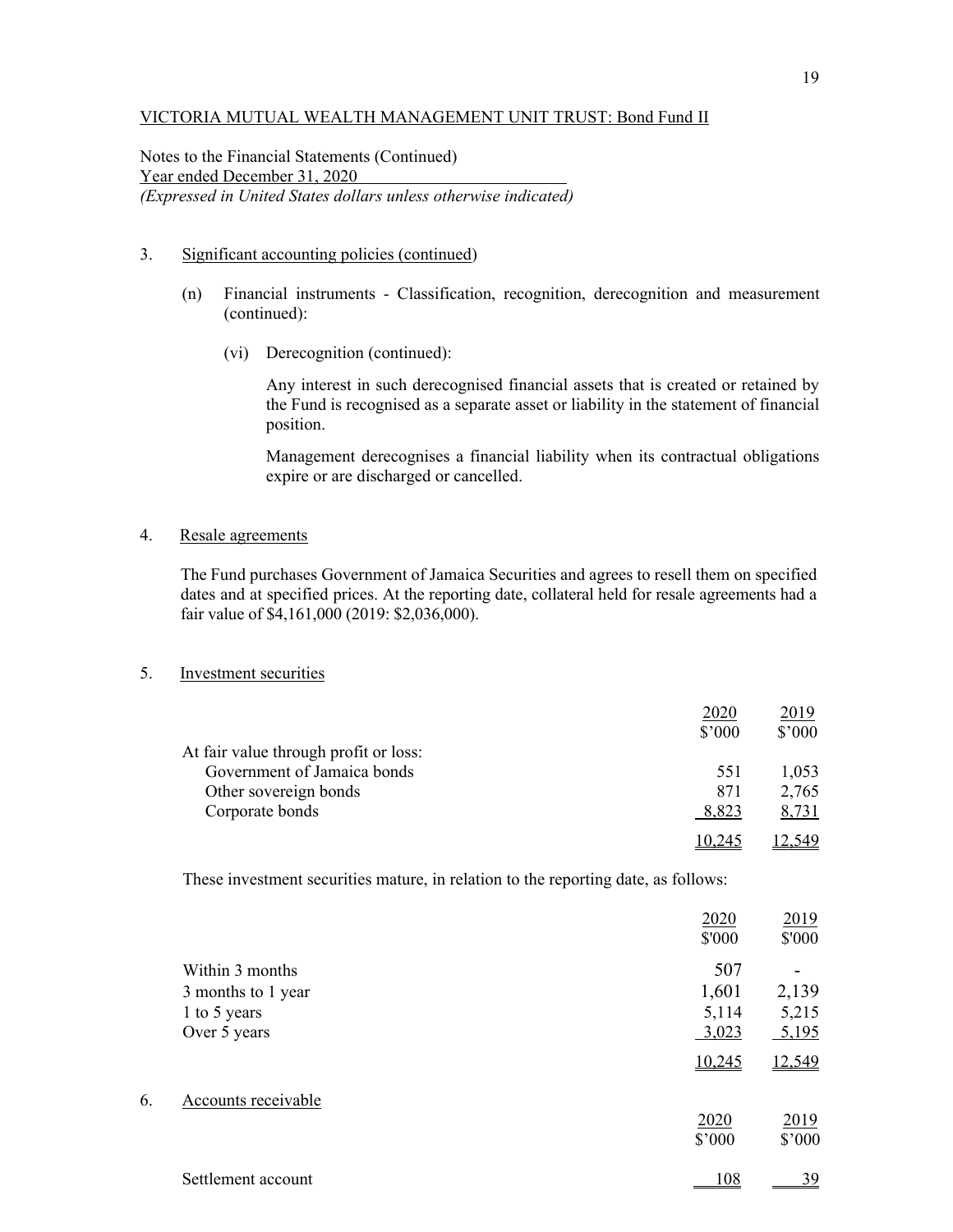Notes to the Financial Statements (Continued) Year ended December 31, 2020 *(Expressed in United States dollars unless otherwise indicated)* 

## 7. Due to Victoria Mutual Wealth Management Limited

This represents the net balance of the current account with the Fund Manager, including management fee payable and amounts collected from or paid to unit holders for the purchase or redemption of units on behalf of the Fund.

## 8. Accounts payable

|                         | 2020   | 2019   |
|-------------------------|--------|--------|
|                         | \$'000 | \$'000 |
| Audit fees              | 13     | 28     |
| Trustee fees            | 12     | 18     |
| Withholding tax payable | 81     | 37     |
| Other payable           | 91     | 85     |
|                         | 197    | 68     |

# 9. Unit Holders' Funds

The Fund's capital is represented by the redeemable units outstanding. The fundamental investment objective of the Fund is to provide investors with capital appreciation over the medium term.

|                                           | 2020            | 2019            |
|-------------------------------------------|-----------------|-----------------|
|                                           | $$^{\prime}000$ | \$3000          |
| Balance at the beginning of year          | 14,742          | 13,799          |
| Profit for the year                       | 533             | 1,148           |
| Proceeds from issue of new units          | 2,732           | <u>3,570</u>    |
|                                           | 18,007          | 18,517          |
| Units encashed and repaid during the year | 2,898)          | 3,775)          |
| Balance at the end of the year            | 15,109          | <u>14,742</u>   |
|                                           |                 | Number of units |
|                                           | 2020            | 2019            |
|                                           | $000*$          | $000*$          |
| Redeemable units:                         |                 |                 |
| Balance at the beginning of the year      | 13,558          | 13,804          |
| Issued during the year                    | 2,464           | 3,428           |
| Redeemed during the year                  | 2,660           | 3,674)          |
| Balance at the end of the year            | 13,362          | <u>13,558</u>   |

After the initial offer period, redeemable units are available for subscription and redemption on each business day in Jamaica at a price equal to the net asset value per unit.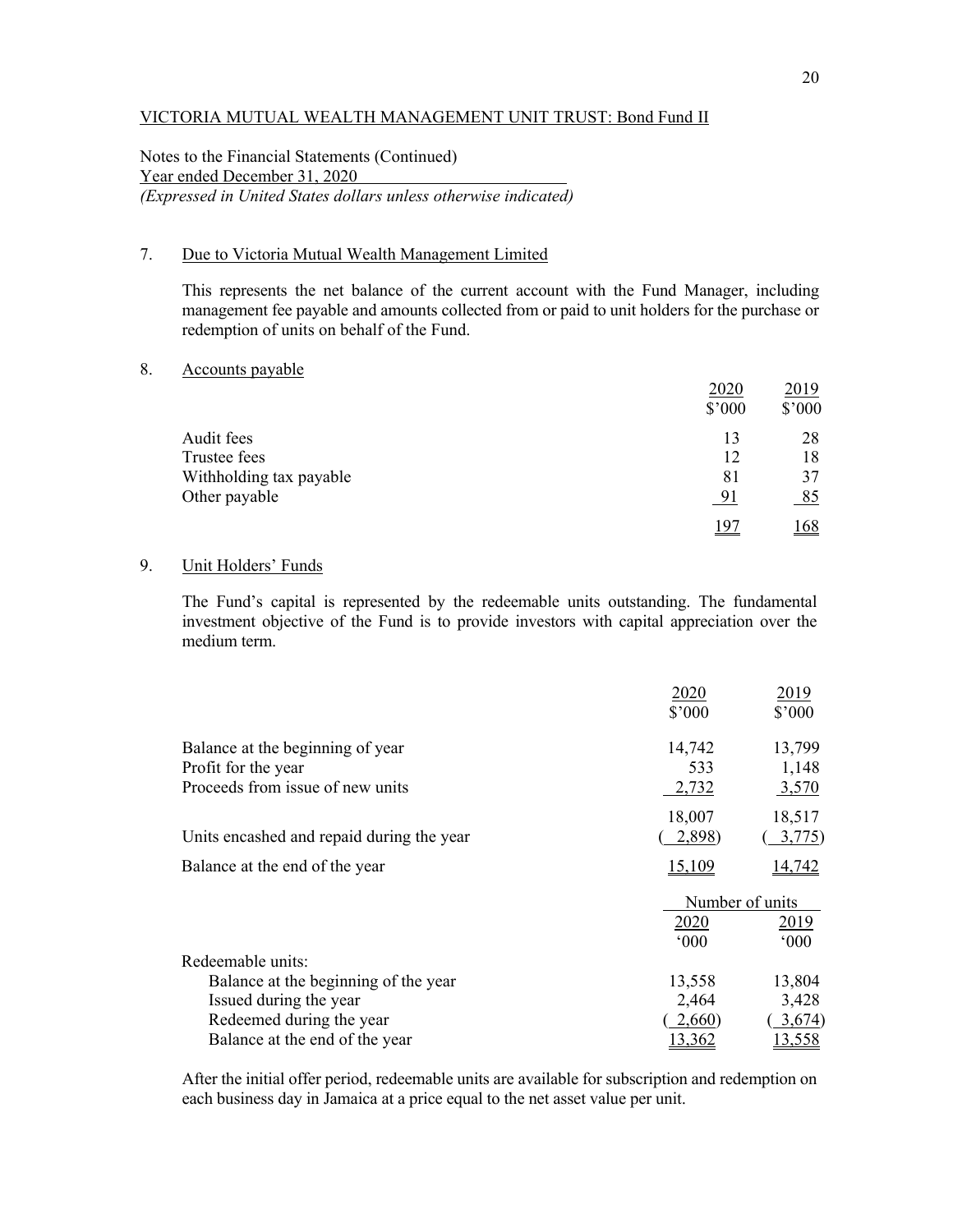Notes to the Financial Statements (Continued) Year ended December 31, 2020 *(Expressed in United States dollars unless otherwise indicated)* 

#### 10. Financial instruments - Risk management

(a) Introduction and overview

In this note "Group" refers to The Victoria Mutual Building Society and its subsidiaries.

The Fund's activities are principally related to the use of financial instruments. The Fund therefore has exposure to the following risks from its use of financial instruments in the ordinary course of business:

- credit risk
- liquidity risk
- market risk

The Board of Directors of the Fund Manager has overall responsibility for the establishment and oversight of the Fund's risk management framework. Senior management reports to the Board of Directors on their activities every other month.

The Fund's risk management policies are designed to identify and analyse the risks faced by the Fund, to set appropriate risk limits and controls, and to monitor risks and adherence to limits. The Fund Manager regularly reviews its risk management policies and systems to reflect changes in market conditions and product and service offerings.

The Audit, Risk and Conduct Review Committee is responsible for monitoring compliance with the Fund Manager's risk management policies and for reviewing the adequacy of the risk management framework in relation to the risks faced by the Fund.

The Audit, Risk and Conduct Review Committee is assisted in these functions by Victoria Mutual Group Internal Audit Unit, which undertakes periodic reviews of risk management controls and procedures, the results of which are reported to the Audit, Risk and Conduct Review Committee.

The key risks to which the Fund is exposed and the manner in which the Fund Manager measures and manages them are as follows:

(b) Credit risk

Credit risk is the risk of financial loss to the Fund if a customer or counterparty to a financial instrument fails to meet its contractual obligations. Credit risk arises primarily from investing activities. Balances arising from these activities include debt securities and resale agreements.

(i) Exposure to credit risk

The maximum credit exposure, the total amount of loss the Fund would suffer if every counterparty to the Fund's financial assets were to default at once, is represented by the carrying amount of financial assets.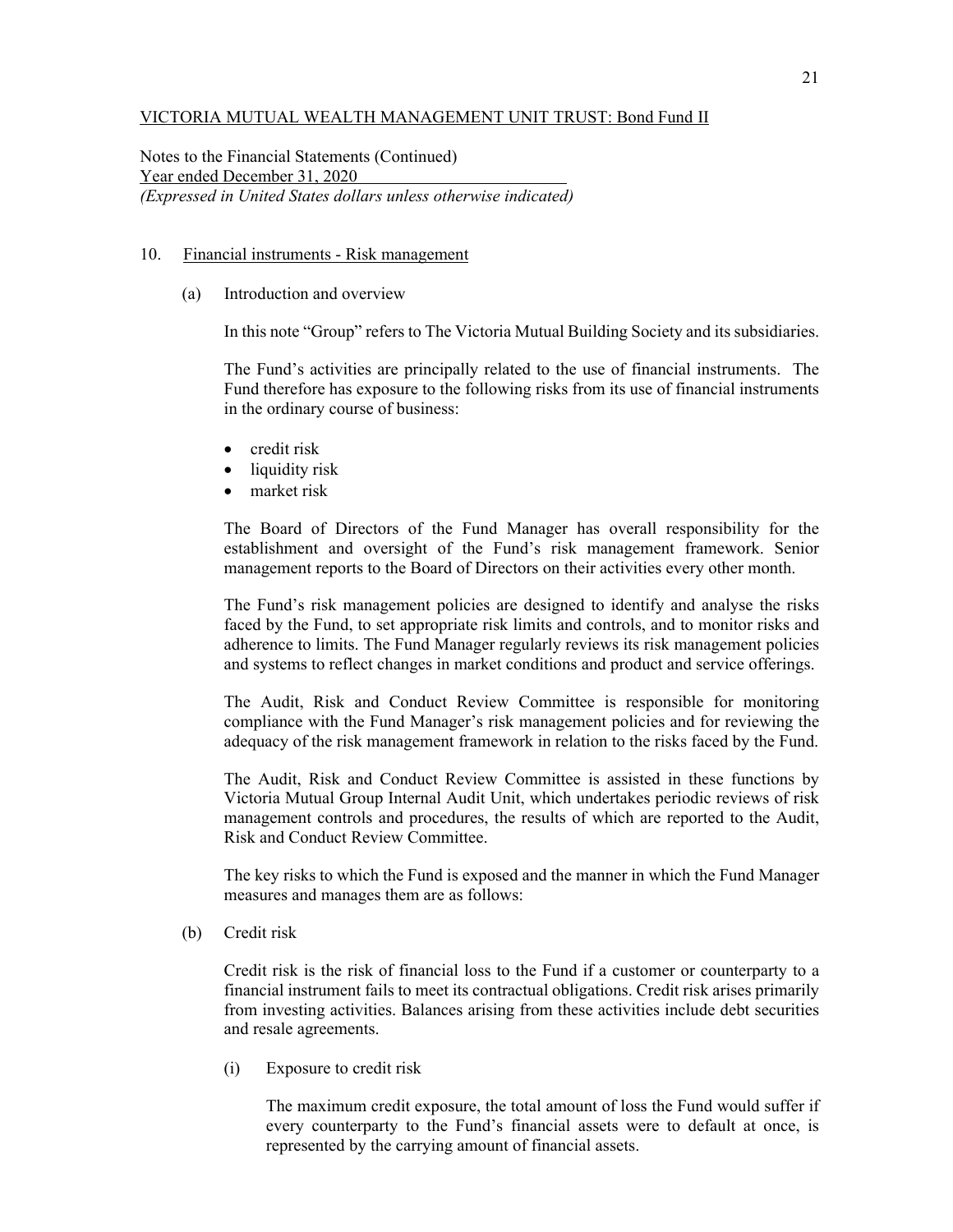Notes to the Financial Statements (Continued) Year ended December 31, 2020 *(Expressed in United States dollars unless otherwise indicated)* 

#### 10. Financial instruments - Risk management (continued)

- (b) Credit risk (continued)
	- (ii) Management of credit risk

The Fund manages the credit risk on items exposed to such risk as follows:

• Cash and cash equivalents

 These are held with reputable financial institutions and collateral is not required for such accounts as the Fund Manager regards the institutions as strong.

• Resale agreements

Collateral is held for all resale agreements.

• Investment securities

 The Fund Manager limits the level of risk it undertakes by investing substantially in medium term Government of Jamaica debt securities, sovereign bonds and corporate bonds. Such securities are generally unsecured. However, the Fund Manager does not expect any counterparty to fail to meet its obligations. Corporate and sovereign bonds are held with reputable companies as the Fund Manager regards these companies as strong.

Amounts receivable

 Exposure to credit risk is managed by regular analysis of the ability of the customers and other counterparties to meet repayment obligations.

Maximum exposure to credit risk

The Fund's maximum exposure to credit risk at year end was as follows:

|                           | 2020<br>\$'000 | 2019<br>\$'000 |
|---------------------------|----------------|----------------|
| Cash and cash equivalents | 1,069          | 324            |
| Resale agreements         | 3,955          | 1,938          |
| Investment securities     | 10,245         | 12,549         |
| Accounts receivable       | 108            |                |
|                           |                |                |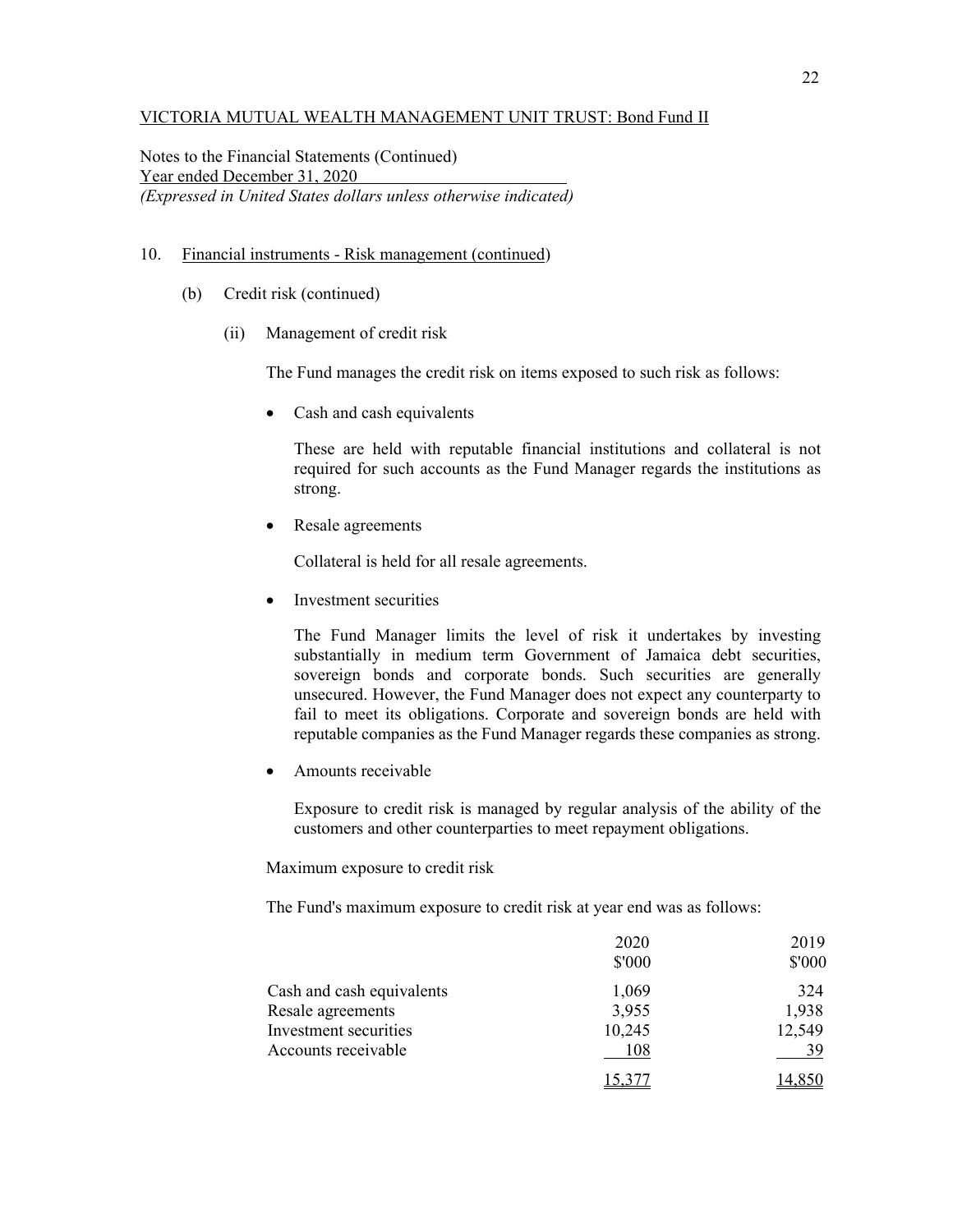Notes to the Financial Statements (Continued) Year ended December 31, 2020 *(Expressed in United States dollars unless otherwise indicated)* 

#### 10. Financial instruments - Risk management (continued)

- (b) Credit risk (continued)
	- (iii) Impairment

Impairment on cash and cash equivalents, receivables and resale agreements has been measured on a 12-month expected loss basis. The Fund considers that these exposures have low credit risk based on the external credit ratings of the counterparties.

The Fund Manager monitors changes in credit risk on these exposures by tracking published external credit ratings of the counterparties. To determine whether published ratings remain up to date and to assess whether there has been a significant increase in credit risk at the reporting date that has not been reflected in the published ratings, the Fund Manager reviews changes in bond yields, where available.

As at December 31, 2020, the Fund recognised an impairment allowance of \$Nil (2019: \$Nil) on cash and cash equivalents, receivables and resale agreements.

There has been no change in the types of exposure to credit risk to which the Fund is subject or its approach to measuring and managing this risk during the year.

(c) Liquidity risk

Liquidity risk is the risk that the Fund will encounter difficulty in meeting obligations from its financial liabilities. Liquidity risk may result from an inability to sell a financial asset quickly at, or close to, its fair value. The Fund Manager's approach to managing liquidity is to ensure, as far as possible, that it will have sufficient liquidity to meet its liabilities when due under both normal or stressed conditions.

The Fund Manager aims at maintaining flexibility in funding by having sufficient liquid short term assets to cover its obligations.

The Fund's financial liabilities comprise accounts payable and due to Fund Manager that are repayable within one month at the carrying amounts reflected on the statement of financial position.

There has been no change to the Fund's approach to managing liquidity risk during the year.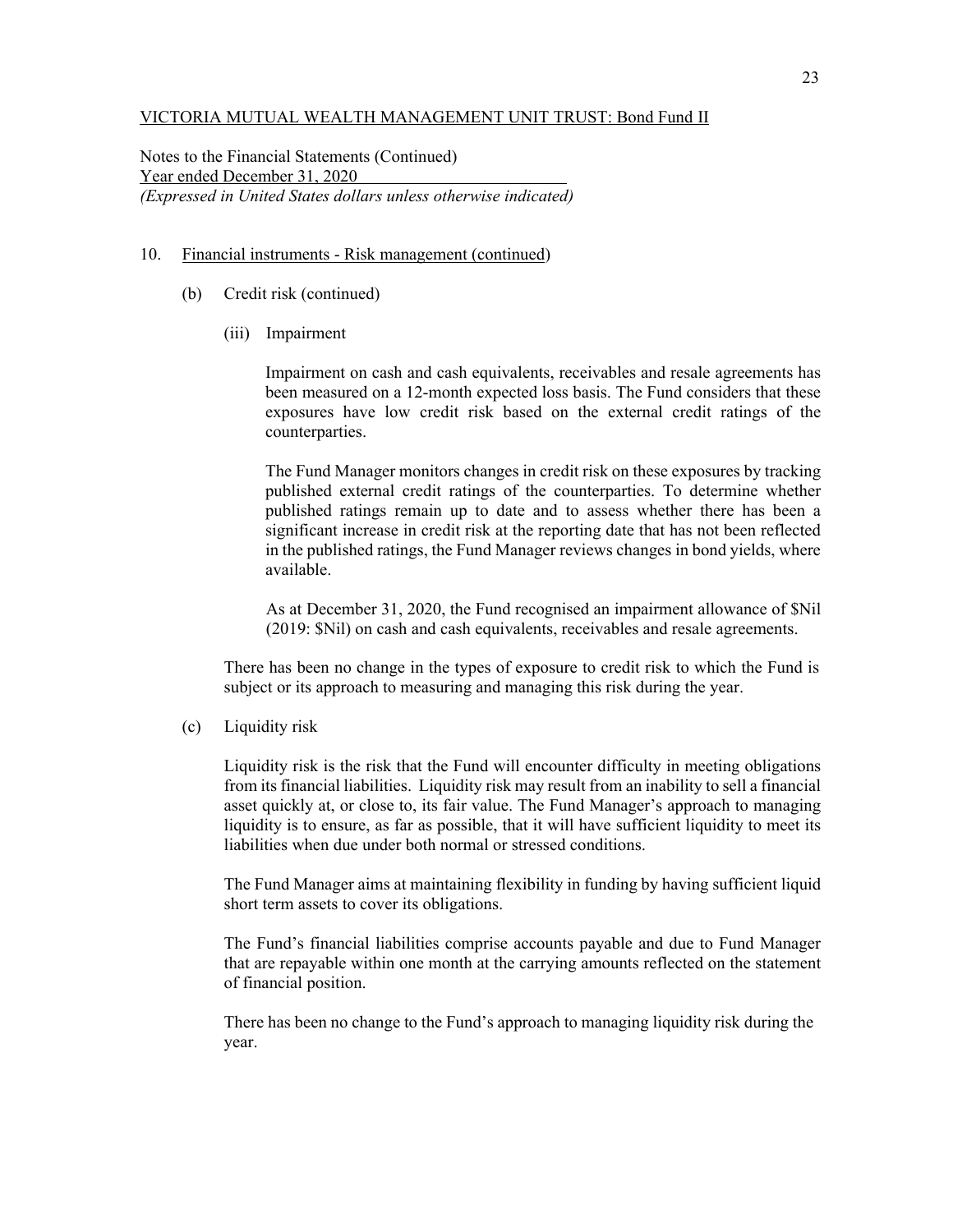Notes to the Financial Statements (Continued) Year ended December 31, 2020 *(Expressed in United States dollars unless otherwise indicated)* 

#### 10. Financial instruments - Risk management (continued)

(c) Liquidity risk (continued)

The tables below present the residual contractual maturities of undiscounted cash flows (both interest and principal cash flows) of the Fund's financial liabilities.

|                                          |            | 2020        |            |
|------------------------------------------|------------|-------------|------------|
|                                          | Within     | Contractual | Carrying   |
|                                          | 3 months   | Cashflows   | Amount     |
|                                          | \$'000     | \$'000      | \$'000     |
| Due to Victoria Mutual Wealth Management |            |             |            |
| Limited                                  | 385        | 385         | 385        |
| Accounts payable                         | <u>197</u> | 197         | <u>197</u> |
|                                          | 582        | 582         | 582        |
|                                          |            | 2019        |            |
|                                          | Within     | Contractual | Carrying   |
|                                          | 3 months   | Cashflows   | Amount     |
|                                          | \$'000     | \$'000      | \$'000     |
| Due to Victoria Mutual Wealth Management |            |             |            |
| Limited                                  | 236        | 236         | 236        |
| Accounts payable                         | 168        | 168         | 168        |
|                                          | 404        | 404         | 404        |

#### (d) Market risk

Market risk is the risk that the fair value or future cash flows of a financial instrument will fluctuate as a result of changes in market prices, whether caused by factors specific to the individual security or its issuer, or factors affecting all securities traded in the market.

These arise mainly from changes in interest rates, foreign currency rates and equity prices and will affect the Fund's income or the value of its holdings of financial instruments. The objective of market risk management is to manage and control market risk exposures within acceptable parameters, while optimising the return on investments. Market risk exposures are measured using sensitivity analysis.

#### Interest rate risk

Interest rate risk is the risk of loss from fluctuations in the future cash flows or fair values of financial instruments because of a change in market interest rates. It arises when there is a mismatch between interest-earning assets and interest-bearing liabilities which are subject to interest rate adjustments within a specified period.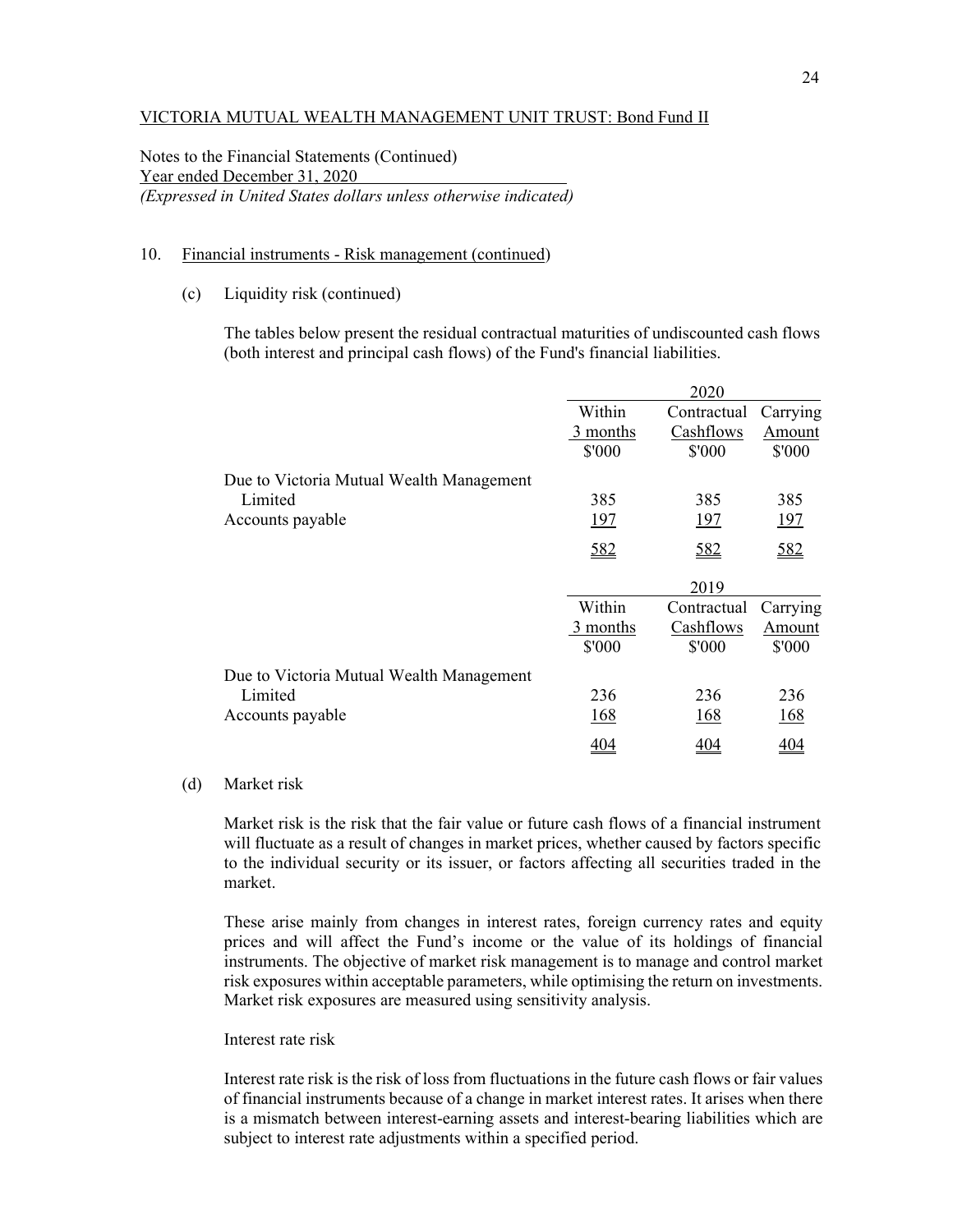Notes to the Financial Statements (Continued) Year ended December 31, 2020 *(Expressed in United States dollars unless otherwise indicated)* 

#### 10. Financial instruments - Risk management (continued)

(d) Market risk (continued)

Interest rate risk (continued)

It can be reflected as a loss of future net interest income and/or a loss of current market values. The Fund is exposed to interest rate risk on its investment fund.

At the reporting date, the interest rate profile of the Fund's interest bearing financial instruments was:

|                                  | $$^{\circ}000$ | 2019<br>\$'000 |
|----------------------------------|----------------|----------------|
| Fixed rate financial instruments | 10,245         | 12,549         |
| Resale agreements                | 3.995          |                |

#### *Fair value sensitivity analysis for fixed rate instruments*

An increase or decrease of basis points in interest rates at the reporting date would have an (adverse)/positive impact as follows:

|                  | 2020               |                    |                    | 2019               |
|------------------|--------------------|--------------------|--------------------|--------------------|
|                  | 100bps             | 100bps             | 100bps             | 100bps             |
|                  | Increase<br>\$'000 | Decrease<br>\$'000 | Increase<br>\$'000 | Decrease<br>\$'000 |
| Effect on profit | <u>(329)</u>       | <u>351</u>         | <u>(487</u>        | <u>526</u>         |

There has been no change during the year in the nature of the market risks to which the Fund is exposed or the way in which it measures and manages these risks.

(e) Management of Unit Holders' Funds

The Fund Manager's objectives when managing the Fund are to safeguard the Fund's ability to continue as a going concern in order to provide optimum returns on funds under management. The Board of Directors and responsible senior management of the Fund Manager monitor the return on the funds under management.

The objective is to maintain a strong fund base so as to sustain future growth. The Fund is not exposed to any externally imposed capital requirements.

#### 11. Fair value of financial instruments

Financial instruments that are measured at fair value are grouped into levels based on the degree to which the fair value inputs are observable or unobservable as follows:

Level 1 – includes quoted prices (unadjusted) in active markets for identical assets or liabilities.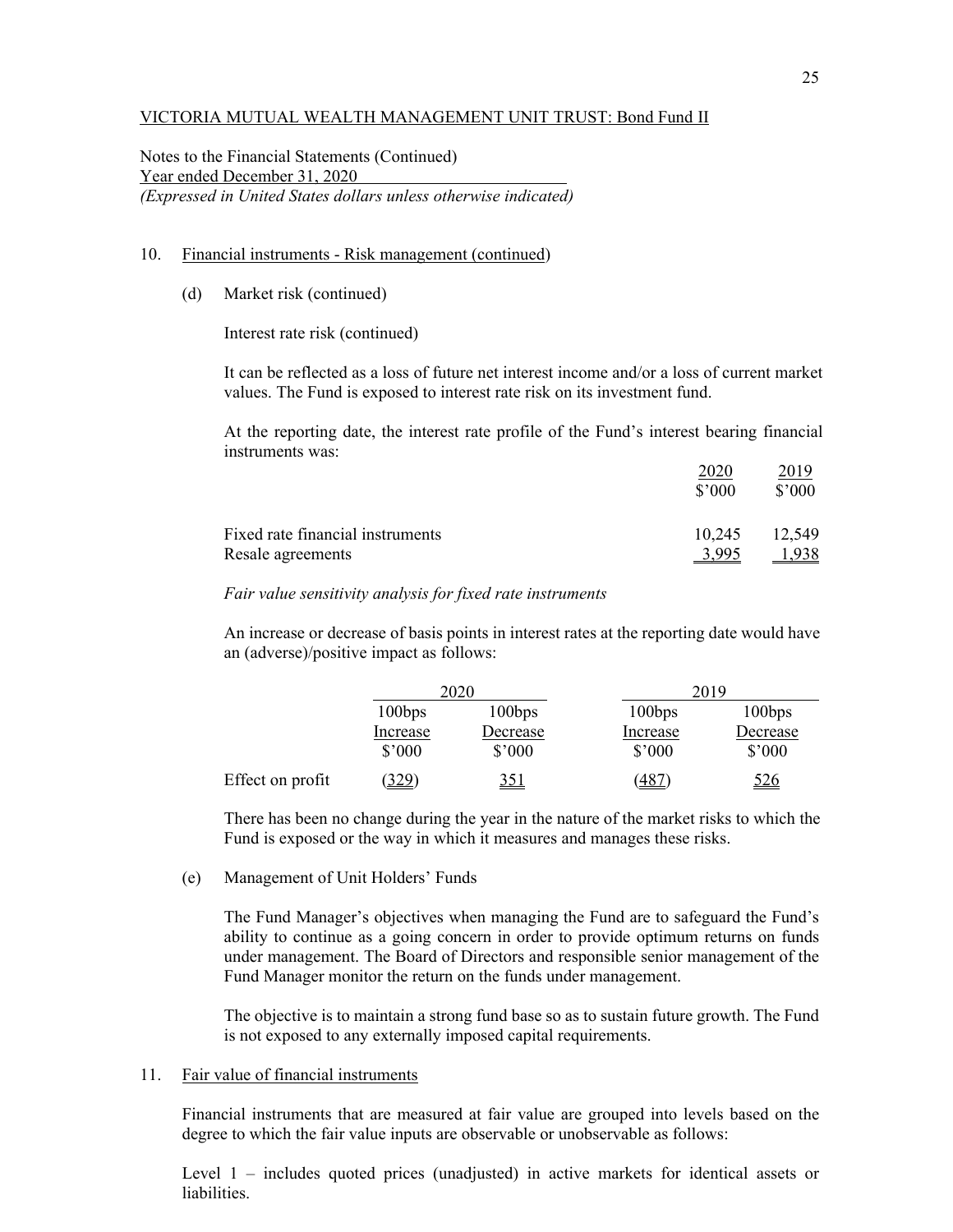Notes to the Financial Statements (Continued) Year ended December 31, 2020 *(Expressed in United States dollars unless otherwise indicated)* 

## 11. Fair value of financial instruments (continued)

Level 2 – includes inputs other than quoted prices included within Level 1 that are observable for the asset or liability, either directly (i.e. as prices) or indirectly (i.e. derived from prices).

Level 3 – includes inputs for the asset or liability that are not based on observable market data (unobservable inputs).

## **Valuation techniques and significant unobservable inputs:**

The following table shows the valuation technique used in measuring fair value of assets in level 2 of the fair value hierarchy, as well as the significant unobservable inputs used.

| <b>Type</b>                                                                                                                                                                                                                                                                                                       | <b>Valuation technique</b>                                                                                                                                                                                                                                                                                                 | Significant<br>unobservable<br>inputs | Inter-relationship<br>between significant<br>unobservable<br>inputs and fair<br>value measurement |
|-------------------------------------------------------------------------------------------------------------------------------------------------------------------------------------------------------------------------------------------------------------------------------------------------------------------|----------------------------------------------------------------------------------------------------------------------------------------------------------------------------------------------------------------------------------------------------------------------------------------------------------------------------|---------------------------------------|---------------------------------------------------------------------------------------------------|
| United<br>Dollar<br><b>States</b><br>denominated Government of<br>Jamaica securities, Bank of<br>Jamaica securities, Foreign<br>Government securities and<br>Corporate bonds<br>Jamaica Dollar denominated<br>securities<br>issued<br><sub>or</sub><br>guaranteed by Government of<br>Jamaica and Bank of Jamaica | Obtain bid price provided by<br>$\bullet$<br>a recognised broker/dealer,<br>namely, Oppenheimer<br>Apply price to estimate fair<br>value<br>Obtain bid price provided by<br>a recognised pricing source<br>(which)<br>Jamaica-<br>uses<br>market-supplied<br>indicative<br>bids)<br>Apply price to estimate fair<br>value. | Not applicable                        | Not applicable                                                                                    |

At the reporting date, fair value of investment securities was determined as level 2 in the fair value hierarchy.

Financial assets and liabilities for which fair values are not disclosed are short-term in nature and fair value approximates to carrying amounts. These are included in level 2 fair value hierarchy.

#### 12. Value per unit

 The value per unit is computed by dividing the value of the unit holders' funds by the number of units in issue as at December 31.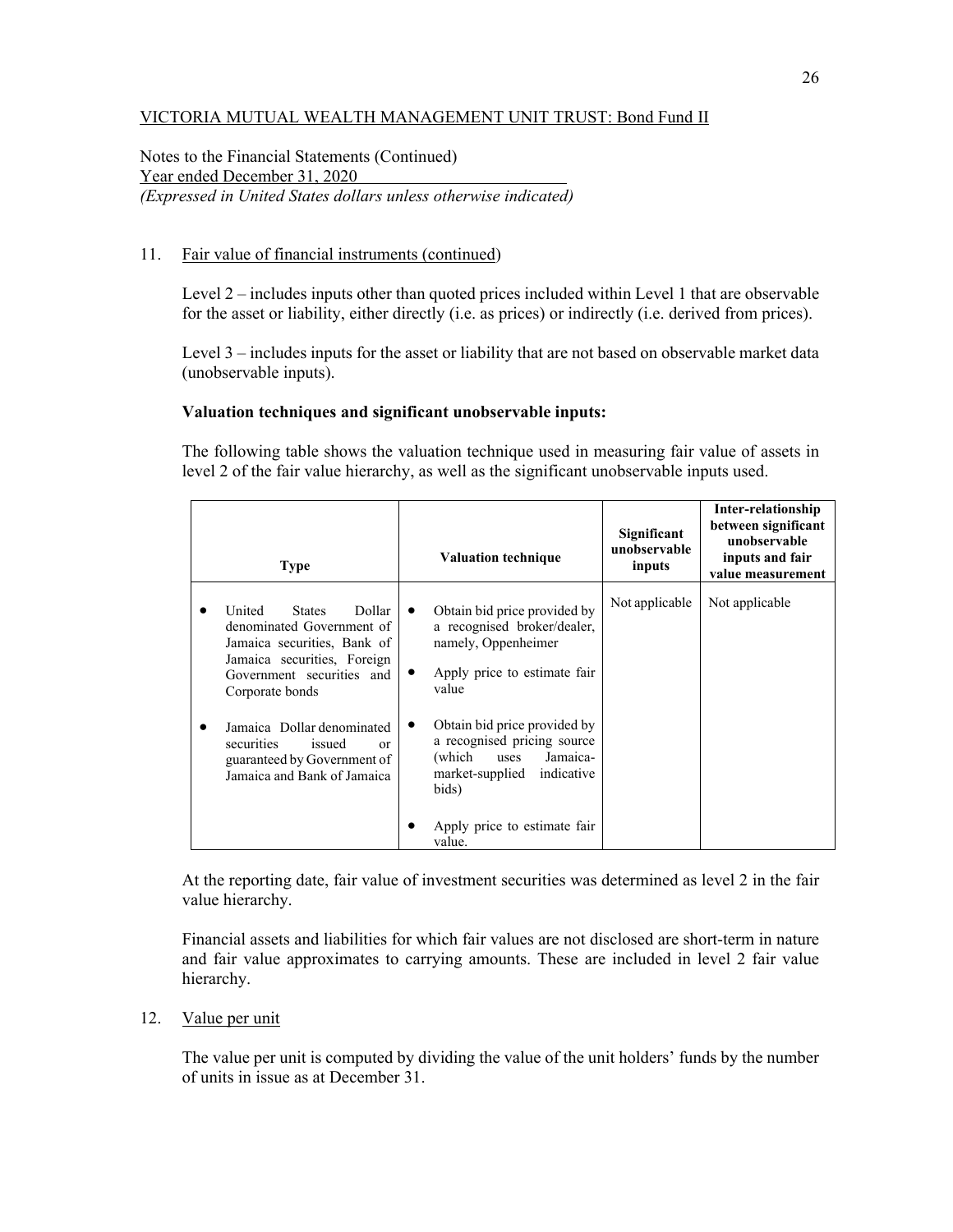Notes to the Financial Statements (Continued) Year ended December 31, 2020 *(Expressed in United States dollars unless otherwise indicated)* 

## 13. Related parties

A related party is a person or entity that is related to the entity that is preparing its financial statements (referred to in IAS 24, *Related Party Disclosures* as the "reporting entity").

- (a) A person or a close member of that person's family is related to a reporting entity if that person:
	- (i) Has control or joint control over the reporting entity;
	- (ii) Has significant influence over the reporting entity; or
	- (iii) Is a member of the key management personnel of the reporting entity or of a parent of the reporting entity.
- (b) An entity is related to a reporting entity if any of the following conditions apply:
	- (i) The entity and the reporting entity are members of the same group (which means that each parent, subsidiary and fellow subsidiary is related to the others);
	- (ii) One entity is an associate or joint venture of the other entity (or an associate or joint venture of a member of a group of which the other entity is a member);
	- (iii) Both entities are joint ventures of the same third party;
	- (iv) One entity is a joint venture of a third entity and the other entity is an associate of the third entity;
	- (v) The entity is a post-employment benefit plan for the benefit of employees of either the reporting entity or an entity related to the reporting entity. If the reporting entity is itself such a plan, the sponsoring employers are also related to the reporting entity;
	- (vi) The entity is controlled, or jointly controlled by a person identified in (a); or;
	- (vii) A person identified in (a)(i) has significant influence over the entity or is a member of the key management personnel of the entity (or of a parent of the entity);
	- (viii) The entity or any member of a group of which it is a part, provides key management services to the entity.

A related party transaction is a transfer of resources, services or obligations between related parties, regardless of whether a price is charged.

The Fund's key related party relationships are with:

- Victoria Mutual Wealth Management Limited (Fund Manager) and its ultimate parent, The Victoria Mutual Building Society; and
- Other funds under the Victoria Mutual Wealth Management Unit Trust.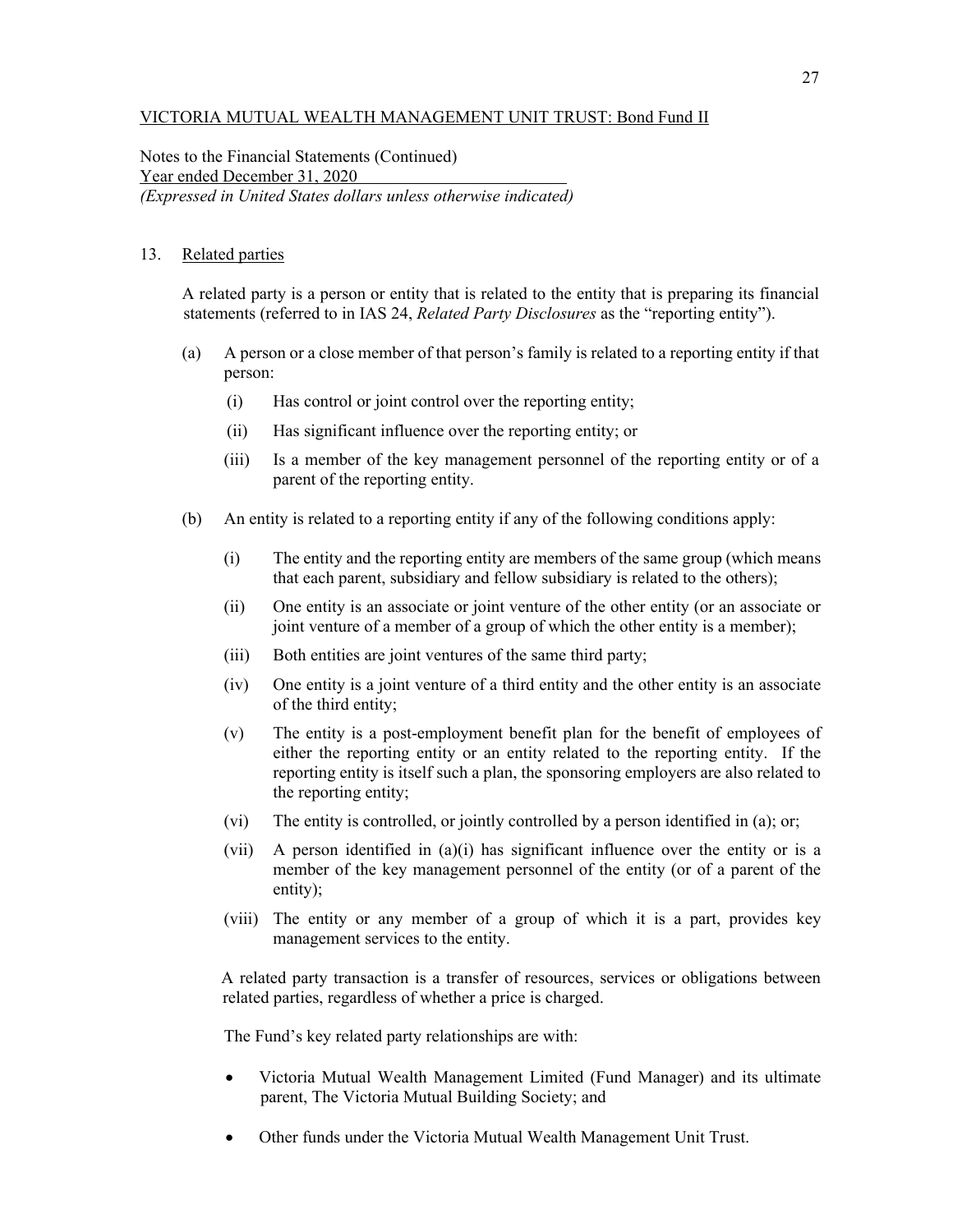Notes to the Financial Statements (Continued) Year ended December 31, 2020 *(Expressed in United States dollars unless otherwise indicated)* 

#### 13. Related parties (continued)

(c) The statement of financial position includes related party balances, arising in the ordinary course of business as follows:

|      |                                            | 2020   | <u> 2019</u> |
|------|--------------------------------------------|--------|--------------|
|      |                                            | \$'000 | \$'000       |
| (1)  | Victoria Mutual Wealth Management Limited: |        |              |
|      | Accounts payable                           | 385)   | 236)         |
|      | Resale agreements                          | 3,955  | <u>1,938</u> |
| (11) | The Victoria Mutual Building Society:      |        |              |
|      | Cash and cash equivalents                  |        |              |

Resale agreements and cash and cash equivalents are deemed to have low credit risk. Resale agreements are due on the contractual agreement date at the agreed interest rate and are secured.

Accounts payable has arisen in the normal course of business.

(d) The statement of profit or loss and other comprehensive income includes the following expense incurred in transactions with related parties in the ordinary course of business:

|                                           | 2020           | 2019        |
|-------------------------------------------|----------------|-------------|
|                                           | $$^{\circ}000$ | \$'000      |
| Victoria Mutual Wealth Management Limited |                |             |
| Registrar fees                            | 35             |             |
| Management fees                           | <u> 145</u>    | <u> 135</u> |

(e) The following related parties are unit holders as at December 31 with balances as shown:

|                                              | 2020<br>\$2000 | <u> 2019 </u><br>$$^{\prime}000$ |
|----------------------------------------------|----------------|----------------------------------|
| Key management personnel of the Fund Manager |                |                                  |
| and its ultimate parent                      | <u>126</u>     |                                  |

#### 14. Impact of COVID-19

The World Health Organization declared the novel Coronavirus (COVID-19) outbreak a pandemic on March 11, 2020 and the Government of Jamaica declared the island a disaster area on March 13, 2020. The pandemic and the measures to control its human impact have resulted in disruptions to economic activity, business operations and asset prices. In response to the pandemic, Management has adopted several measures specifically around financial risk management. These measures include:

(i) Creation of a cross-functional COVID-19 Response Team that focuses on mitigating Occupational Health and Safety, Marketing and Sales, Supply Chain Monitoring and Communications risks, as well as reducing the financial impact of the coronavirus on operations. The COVID-19 Response Team meet weekly to discuss strategies and plans for managing the liquidity and the capital needs of the Fund during the pandemic.